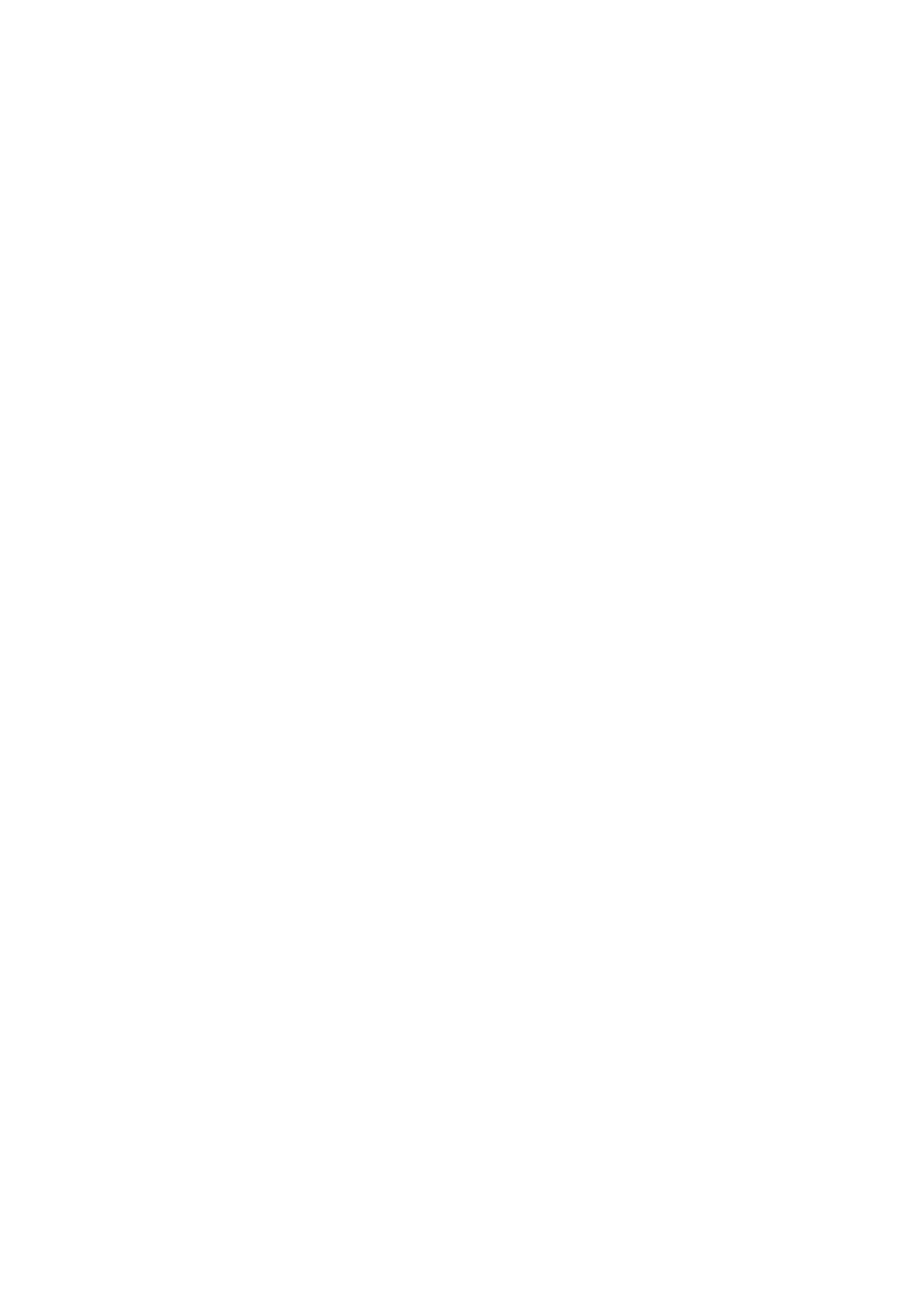بسم الله الرحمٰن الرحيم

''ٱلَحَمْدُ لِلَّهِ رَبّ الْعَالَمِيْنَ ، وَالصَّلَاةُ وَالسَّلَامُ عَلَىٰ اَشْرَفِ الْآنْبِيَاءِ وَالْمُرْسَـلِيْـنَ نَبِيِّـنَـا مُـحَـمَّـدٍ وَعَـلىٰ آلِـهٖ وَاَصْحَابِـهٖ وَمَنْ تَبِعَهُمْ بِإِحْسَانِ إِلَىٰ يَومِ الدِّيْنِ۔ اَمَّا بَعدُ: سوال: کیارمضان المبارک میں عمرہ کی فضیات سے متعلق کوئی حدیث وارد ہوئی ہے؟ جواب: جي ہاں!رمضان المبارک ميں عمر ہ کی فضیلت سے متعلق ضج مسلم شریف میں حدیث مروی ہے کہ آپ ایقا<br>مروی ہے کہا پ ایک ایسا کے ارشادفر مایا: <sup>"</sup>عُمْرَةٌ فِيْ رَمْضَانَ تَعْدِلُ حَجَّةً *"* تر جمہ:رمضان میں عمرہ کرنا حج کے برابراہے۔ اورایک دوسری روایت میں ہے: ِّ تَعْدِلُ حَجَّةً م*َعِ*يْ ترجمہ:میرےساتھ حج کرنے کے برابرہے۔ل سوال:۲ کیا مکہ المکرّ مہ میں رہ کر رمضان المبارک کے روزے رکھنے کی فضیلت میں کوئی ل د پھیئےمسلم شریف : ۱۳۵۶ کچ فضل العمر ة في رمضان عن ابن عباس نيز بخاري شريف : ۱۸۶۳٬۱۷۸۳ الجج عن ابن عباس۔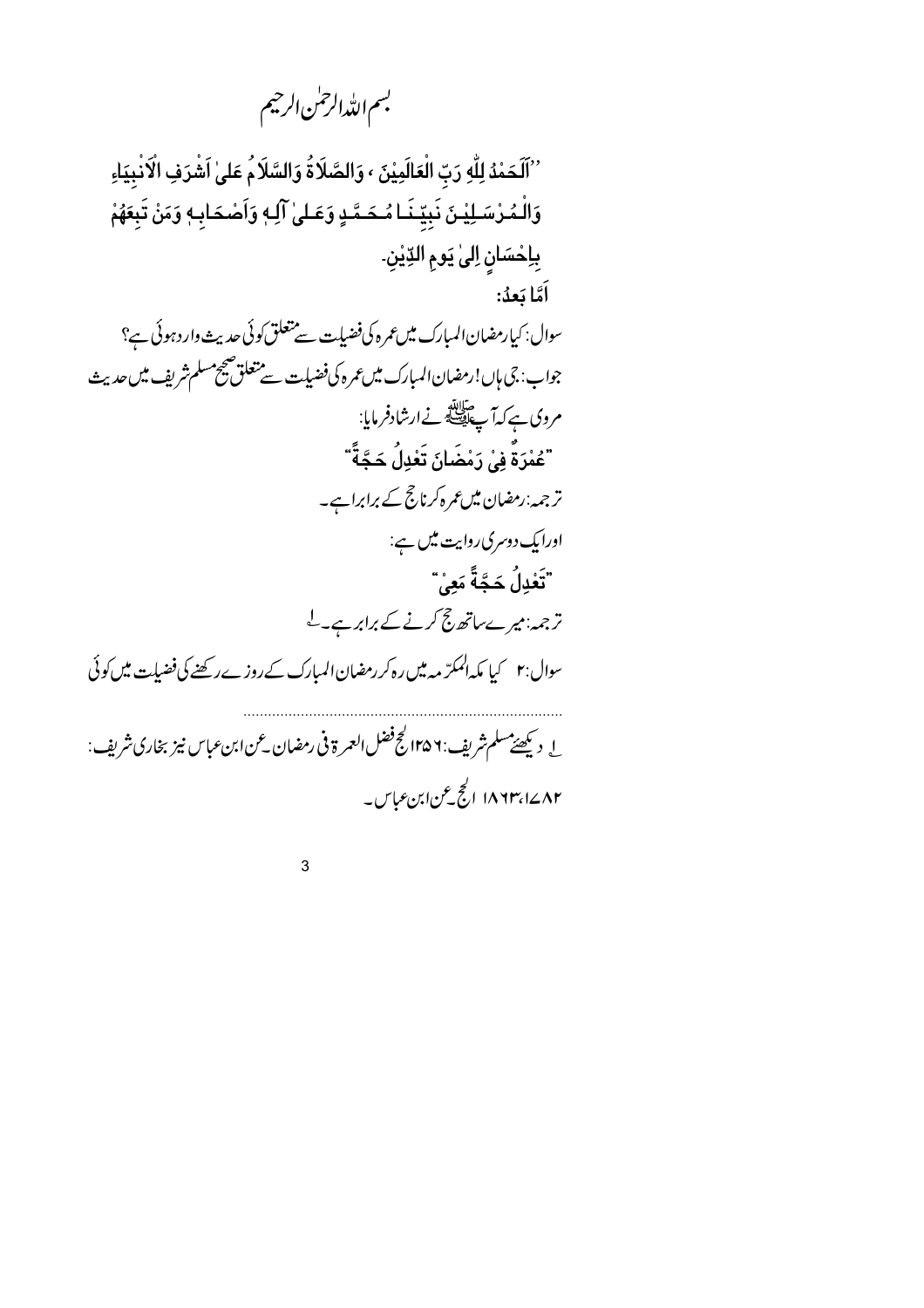حدیث آئی ہے؟اسی طرح کیا کثر ت طواف کی فضیات میں بھی کوئی صحیح حدیث مروی ہے؟ جواب: پہلےسوال سے متعلق عرض ہے کہ مکہ المکرّ مہ میں رہ کر رمضان شریف کے روزے رکھنے کے بارے میں کوئی صبح حدیث آپ ایک سے مروی نہیں البتہ ایک ضعیف حدیث میں نماز کی طرح مکہ المکرّ مہ میں روز ہ رکھنے کی بھی فضیلت وارد ہے۔ <sup>لے</sup> اور( دوسرا مسئلہ یعنی ) کثر ت طواف کی فضیات پراس طرح استدلال کیا جاسکتا ہے کہ چونکہ طواف نیک اعمال میں داخل ہےاور نیک اعمال انسان جتنا ہی زیادہ کر سکے اس کے لئے بہتر ہے۔ارشاد باری تعالیٰ ہے: ﴿وَتَزَوَّدُوا فَإِنَّ خَيْرَ الزَّادِ التَّقْوٰى﴾ ترجمہ:زادِراہ لےلواور بہترین زادراہاللہ کاخوف ہے۔ لیکن موسم حج وعمرہ کے دوران اقتدائے نبویﷺ میں کثر ت طواف لوگوں کے لئے مناسب نہیں ہے کیونکہ جب آپ ایک نے حج کیا تھا تو صرف طواف نسک جیسے : طواف قد وم طواف افاضہ اورطواف وداع ہی برا کتفا کیا تھااوراس کا مقصد بیرتھا کہ طواف کرنے لے حضرت شخ حفظہ اللہ کااشارہ حضرت *عبد*اللہ بن عباس رضی اللہ عنہ کی درج ذیل روایت کی طرف ہے،

۔<br>جس شخص نے رمضان شریف کا روز ہ مکہ ا<sup>لممک</sup>رّ مہ میں رکھااور جو <del>کچھ می</del>سر ہوا قیام کیا تو اللہ بتارک وتعالیٰ اس کے لئے دوسرے مقام کے ایک لاکھ رمضان کا اجر وثواب لکھتا ہے ۔الحدیث ابن ماجہ: ۱۳۱۷ ،المناسك -علامه الباني رجمه الله فرماتے ہيں كہ بہ جديث پنجنت ضعيف ہے -(ضعيف الجامع )

 $\overline{\mathbf{A}}$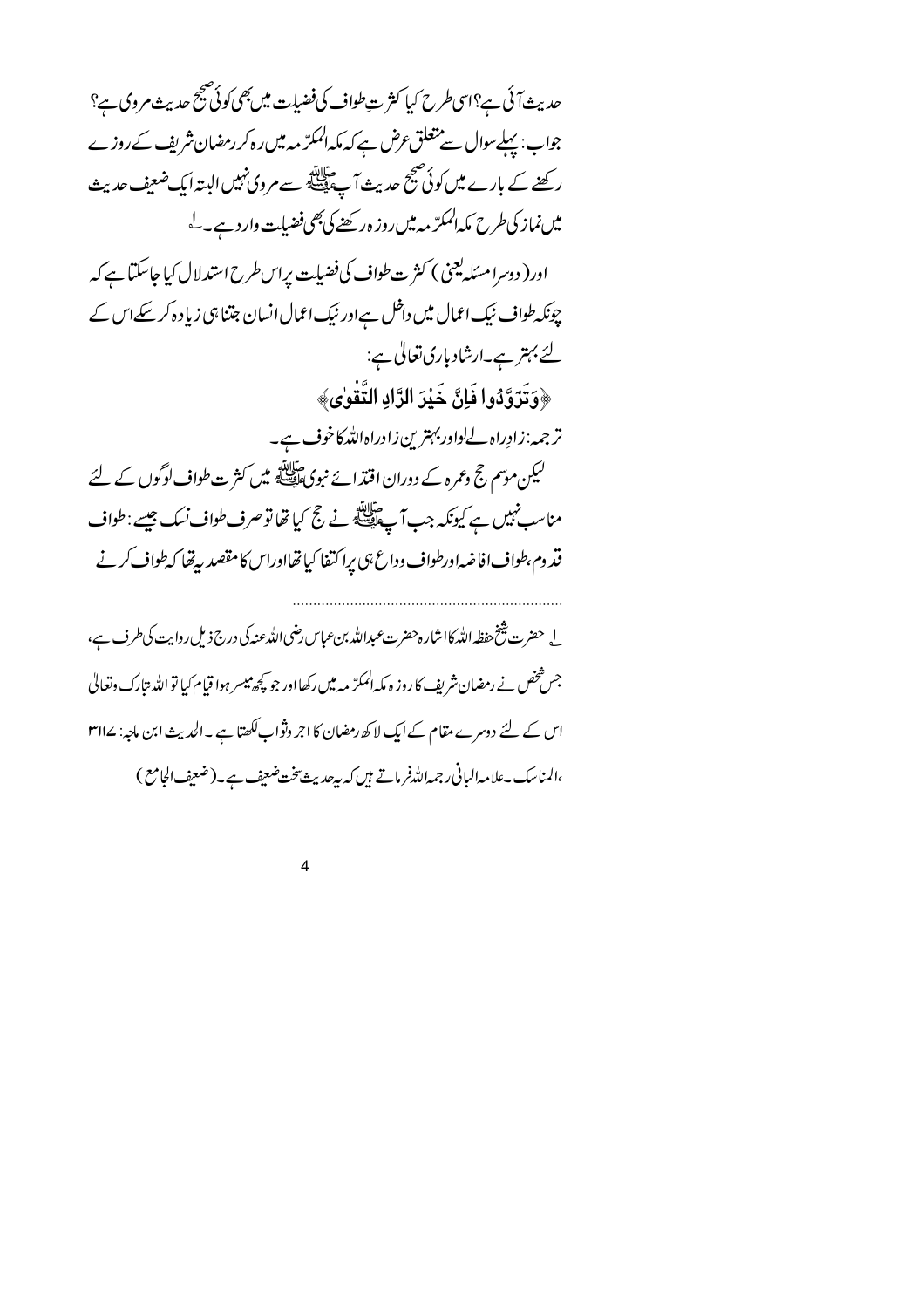والوں کے لئے کشادگی ہو۔(لیجنی جولوگ اپنے واجب اورفرض طواف کرر ہے تھےان پر تَنَكَّى اوربھیٹر کےخوف سےآ پے ایک پیشہ نےنفلی طواف نہیں کیا )۔ سوال:۳ جوْخص اپنےسفر حج وعمر ہ میں ایسےسامان لہوولعب لے جائے جونثر عاً حرام ہوں تو اس کا کیاتھم ہے؟ جواب:اپسےآلا ت\ہوولعب کا ساتھ لے جانا جن کااستعال حرام ہے۔ بلاشبہ معصیت اور برا کام ہےاورکسی بھی مصیبت پراصرار سے کبیر ہ بنا دیتا ہےاوراگراس کااستعال حالت احرام میں کیاجائے تو یہ گناہ اور بڑھ جا تاہے۔ارشاد باری تعالیٰ ہے: ﴿الْـدَـجُ اَشْهُـرٌ مَّـعْـلُـوْمَـاتٌ فَـمَنْ فَرَضَ فِيْهِنَّ الْـدَجَّ فَلَا رَفَتّ وَلَا فُسُوْقٌ وَلَاجِدَالَ فِي الْحَجِّ﴾ ترجمہ: حج کے متعینہ مہینےمعلوم ہیں تو جس شخص نے ان مہینوں میں حج کو واجب کرلیا یعنی احرام باندھ لیا تو اسے عورت سے بے تجانی ، گناہ اورلڑائی جھگڑے سے دور رہنا جايځ۔ لہٰذا ہرمسلمان کو جا ہئے کہ جج کو جاتے ہوئے ، حج سے واپسی میں،حالت احرام میں ہر اس چیز سے پرہیز کرے جسےاللہ نے حرام قرار دیا ہے۔ سوال:۴ اضطباع کپ کیاجائے-میقات،پیسے پاطواف قد وم شروع کرتے وقت-نیز کیاا پنے دونوں کندھوں کوطواف کی دونوں رکعتیں بڑھنے سے پہلے ڈھکے گا پابعد میں ۔ نیز اضطباع صرف طواف میں مشر وع ہے پاطواف اورسعی دونوں میں اورا گرکسی نے اضطباع چھوڑ دیاتواس کا کیا<sup>حک</sup>م ہے؟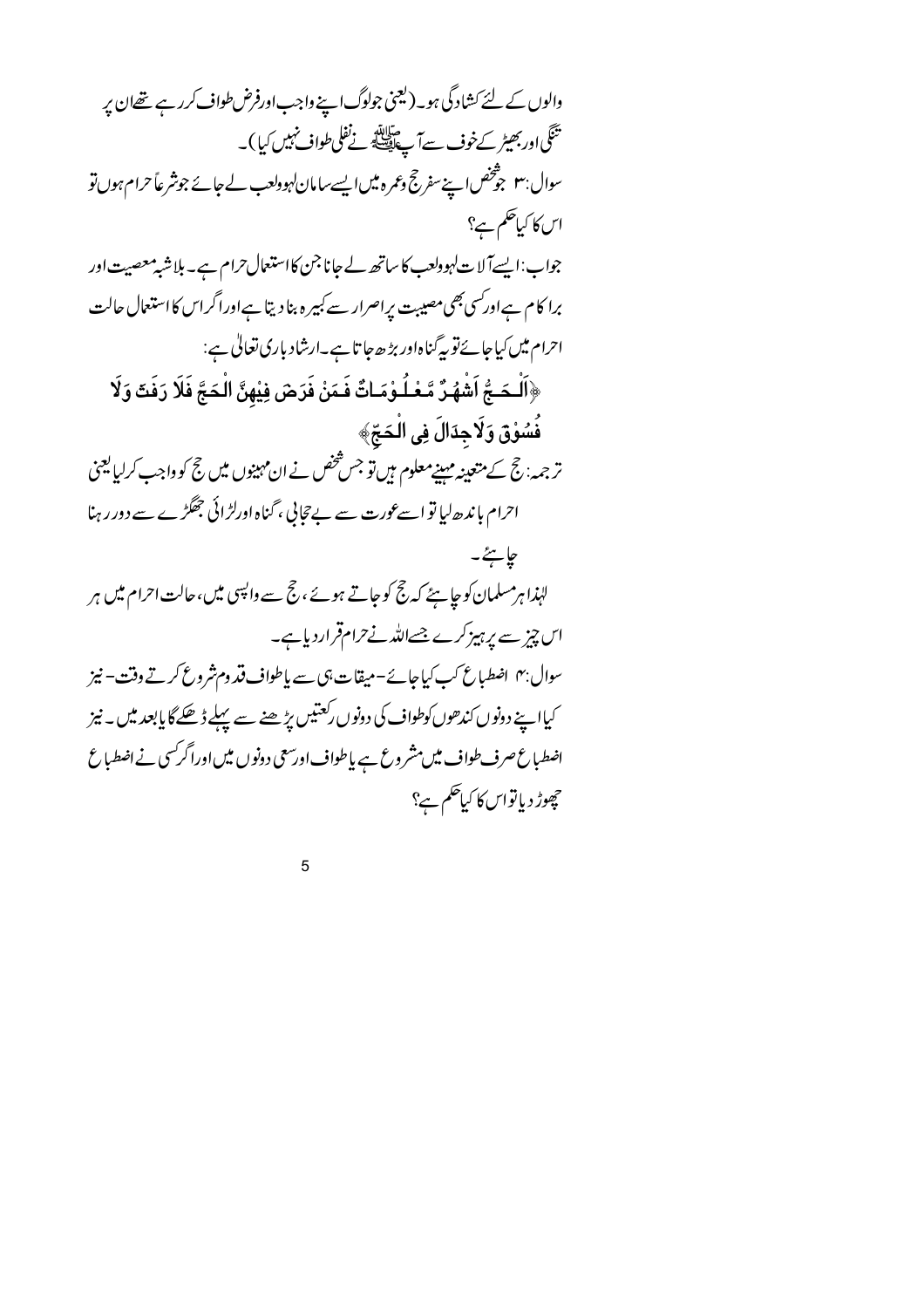جواب:اضطباع بیہ ہے کہ طواف کرنے والا اپنے دائمیں کندھے کوکھلا رکھےاوراس کے پنچے سے جادر نکال کر کنارہ ہائیں کندھے پر ڈال لے۔ بیصرف طواف قدوم میں سنت ہے واجب نہیں ہے۔اس لئے اگر کوئی اسے چھوڑ دیتا ہےتو اس میں کوئی حرج نہیں ہے۔ بہر صرف طواف میں مشروع ہے جب طواف پورا ہوجائے تو طواف کی رکعتیں پڑھنے سے پہلے اپنے کندھوں کو ڈھک لے۔ یہ دھیان میں رہے کہ اضطباع طواف کے ساتوں چکروں میں ہوگا بخلاف رال کے جوصرف پہلے تین چکروں میں مشروع ہےاورا گرکسی نے اضطباع نہیں کیاتواس میں کوئی حرج نہیں ہے۔ اور کیا زمزم کا پانی پیتے وقت کوئی دعامشر وع ہے؟ دوسرےشہروں میں اسے منتقل کرنا جائز ہے کہٰبیں،اورکیااس سےنجاست کاازالہاورشسل جنابت کیاجاسکتا ہے۔ جواب: میری معلومات کے مطابق آپ زمزم سے متعلق وارداحادیث میں سب سےانھی حديث په پ "مَاءُ رَمْزَمَ لِمَا شُرِبَ لَه<sub>َ</sub>"<sup>ل</sup> ترجمہ:زمزم کاپانی ہراس ضرورت کے لئے ہے جس کے لئے پیاجائے۔ آب زمزم يبيتے وقت كى دعا سے متعلق كوئى صحيح حديث اس وقت مجھے پا پنہيں ہےالبتہ ل دیکھئے مشداحمد \_ص ۱۳۵۷، اورابن ماجہ : ۲۲ ۳۰ المناسک باب الشرب من ماء زمزم ( ارواء لغليل)۔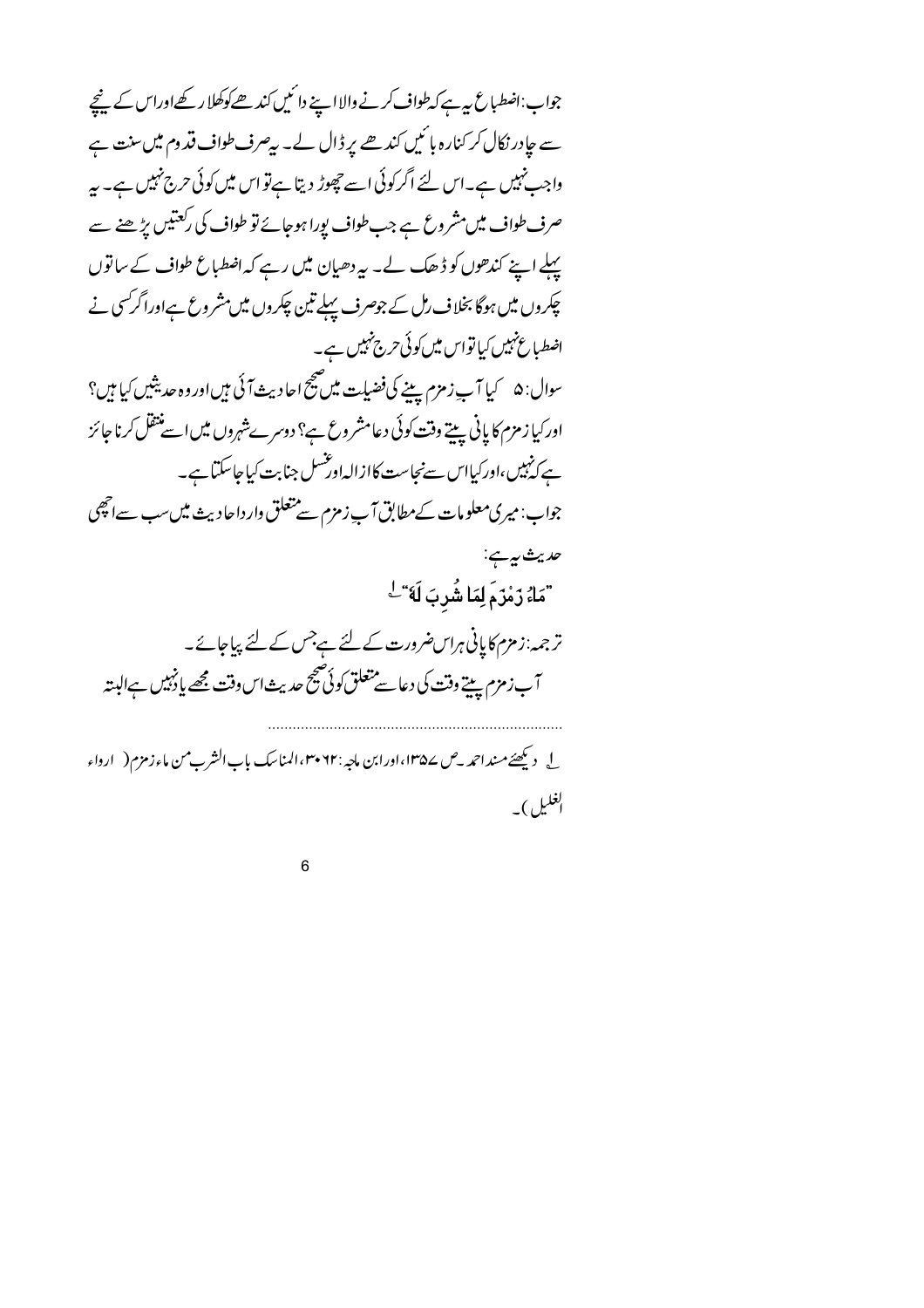دوسرےمشروبات کی طرح شروع میں اللہ کا نام لیاجائے گااور بعد میں اس کی حمد کی جائے گی۔یعنی جب پینے لگےتوبسماللہ کیےاور پینے کے بعدالحمدللہ کیے۔ جہاں تک اس پانی کومکہ المکرّ مہ سے باہر لے جانے کاتعلق ہےتواس میں کوئی حرج نہیں ہے کیونکہ سلف نے ایپا کیا ہے <sup>لے</sup> اوراس لئے بھی کہ جوحدیث اس سے قبل ہم نے ذکر کی ہے کہ زمزم کا پانی جس نیت سے پیاجائے اس کے لئے ہے، پیہ کہ اوراس کے باہر دونوں جگہ پینے کوشامل ہے۔ کے سوال: ٧ جوشخص حجراساعیل کےاندر سےطواف کرے کہ حجراساعیل اس کے دائمیں اور

کعبۃ اللہاس کے بائمیں ہوتواس کےاسطواف کا کیاتھم ہے۔ جواب: سب سے پہلی بات پہ کہ سائل کا اسے حجراساعیل کہنا غلط ہے کیونکہ پیرحجراساعیل علىپەالسلام نے نہيں چھوڑا ہےاور نہ ہی اساعيل عليہ السلام اسے جانتے تھے بلكہ بہ تو قریش كا عمل ہے۔کہ جب انہوں نے کعبہ کی تغییر کااراد ہ کیااورانہیں اتنامال میسر نہ ہوسکا کہ اساس اول یعنی قواعدابرا نہیمی پراسے بناسکیں تو کعبہ سے پیرحصہا لگ کر دیا۔اس لئے اسے الحجرکہا

له جيسے عائشہ رضي اللہ عنہااورفر ماتي تھيں کہ آ جاﷺ بھي ايباہي کيا کرتے تھے ديکھئے۔التر مذي:١٩٦٢ الجح باب ۱۱۵۔

س<br>سے سوال کا پہ جزء کہ زمزم سےنجاست وغیر ہ دور کی جاسکتی ہے کہ نہیں۔اس حصہ کا جواب مطبوعہ ۔<br>سماے میں موجود نہیں ہے گر صح بہ ہے کہ دور کی حاسکتی ہے۔

 $\overline{7}$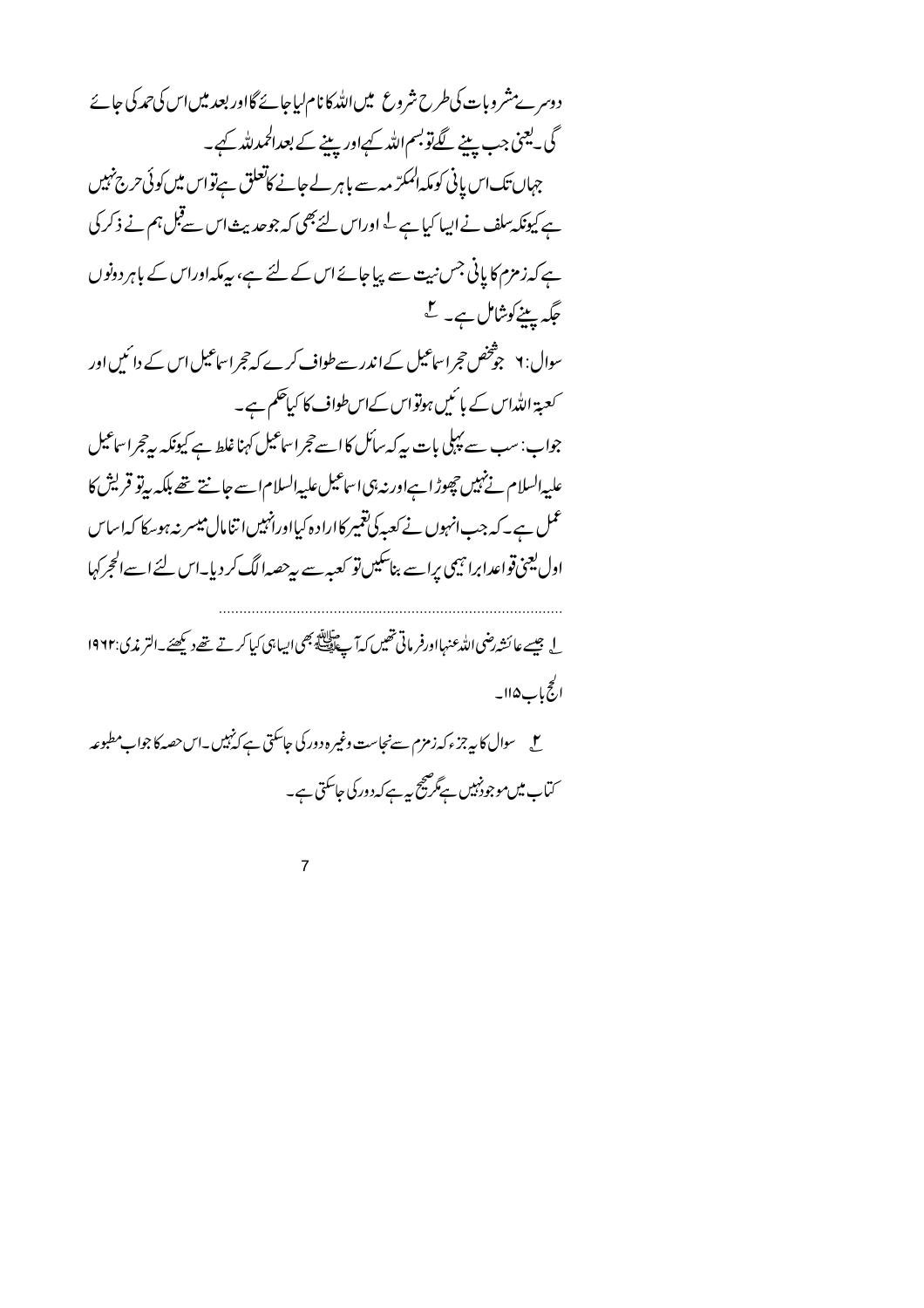حانے لگااوراسے حطیم بھی کہتے ہیں جس کےمعنی تو ڑے ہوئے کے ہیں کیونکہ کعبہ سے اسے توڑلیا گیاہے۔اس کاا کثر حصہ کعبہ کا جزوہاں لئے اگرکوئی شخص اس کےاندر سے اس طرح طواف کرے کہاں دروازے سے داخل ہو جوحطیم کےاور بنی ہوئی عمارت کے درمیان ہےاورسا منےوالےدروازے سےنکل جائے تواس کا چکرمکمل نیہوگا کیونکہ طواف کےاندر ہر چکر میں پورے کعبہ شریف اورحجر کا طواف واجب ہےاب اگرکوئی ایپاطواف کرتا ہے کہ حجر کےاندر سےاس نے چکراگایا تواس کا طواف صحیح نہیں ہےاورا سے دوبارہ طواف کرنا ہوگا نیز طواف صحیح پر جواحکام مترتب ہوتے ہیں وہ اس طواف پرمترتب نہ ہوں گے مثلاً اگر بہطواف حلال ہونے کے لئے کیاجار ہاہےنواس سےمحرم حلال نہ ہوگا۔ اس مناسبت سے میں لوگوں کومتنبہ کرنا چاہوں گا کہ چوشخص جح وعمرہ کرناچا ہتا ہےاس پر واجب ہے کہ پہلےان سے متعلق احکام ومسائل کوانچھی طرح سیکھ لے تا کہ ایسی بڑی بڑے غلطياںاس سے مرز دنہ ہوں۔ سوال:ے خانہ کعبہ *کے یر*دےکو پکڑ کر لٹکنےاوراس سے چیٹنے کا کیا<sup>حک</sup>م ہے؟ جواب:خانہ کعبہ کے بردےکو پکڑ کر لٹکنےاوراس سے چیٹنے کی شریعت میں کوئی اصل نہیں ہے اسی لئے جب حضرت عبداللہ بن عباس نے حضرت معاویہ پیضی اللّٰه عنہم کودیکھا کہ وہ طواف کرتے ہوئے خانہ کعبہ کے جاروں گوشوں کااسلام کررہے ہیں تو فرمایا کہاسلام صرف حجر اسوداوررکن یمانی کےساتھ خاص ہے۔حضرت معاویہ ِضی اللہ عنہ نے جواب دیا کہ بیت الله نثر بف کا کوئی حصہ قابل ترک نہیں ہےحضرت ابن عباس رضی اللہ عنہمانے فرمایا کہ: ﴿لَقَدْ كَانَ لَكُمْ فِى رَسُولِ اللَّهِ اُسْوَةٌ حَسَنَةٌ ﴾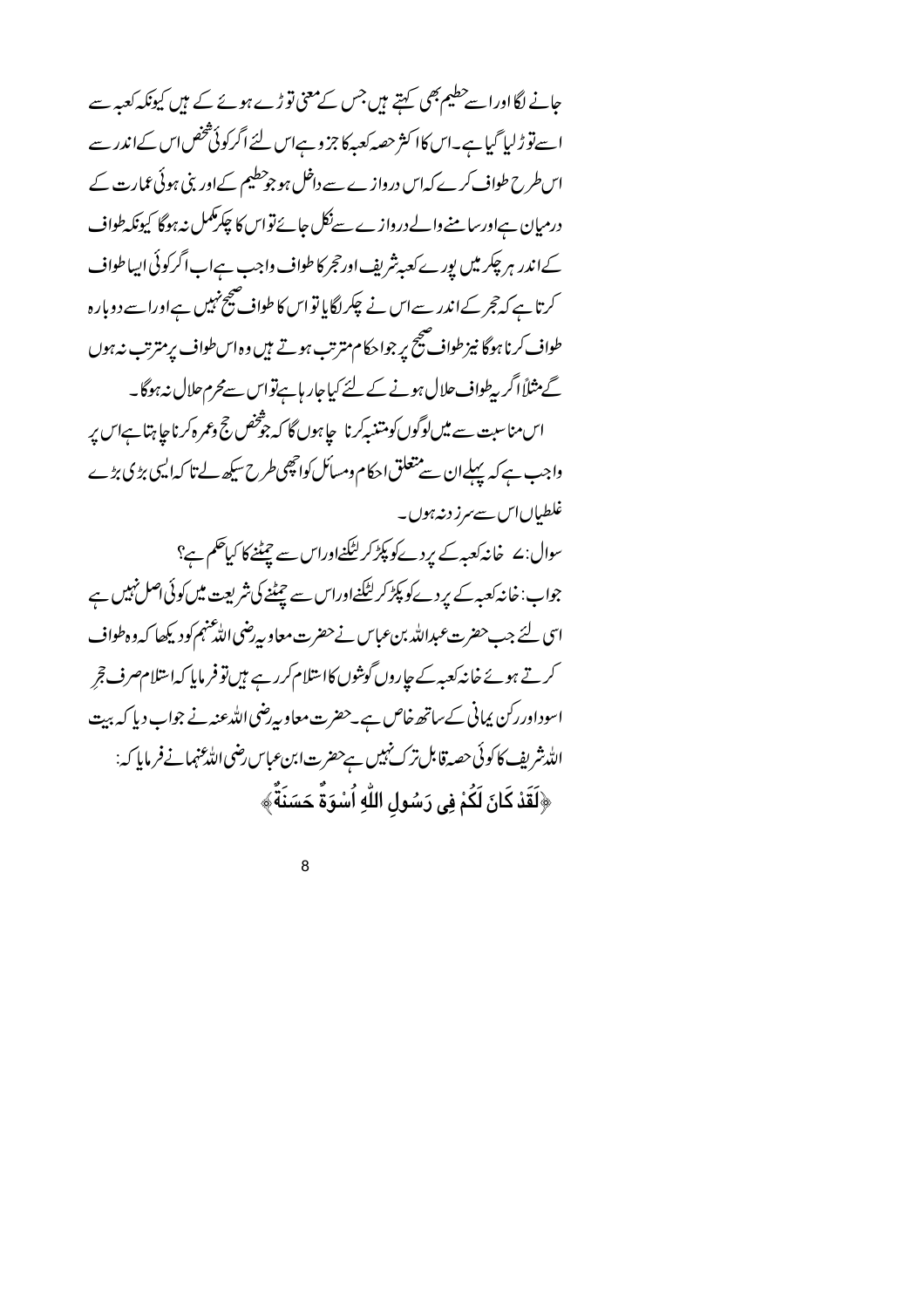ترجمہ: بیٹک اللہ کے رسول کےاندرتمہارے لئے بہترین نمونہ ہے۔ اورآ پے پیلینس نے صرف رکن پمانی اور تجر اسود کااستلام فرمایا ہے۔اس کے بعد حضرت معاوبيه نے حضرت ابن عباس رضي اللہ عنہماکےقول کی طرف رجوع کرلیا۔ ل سوال: ۸ ہمارے لئے اس جگہ کی تحدیدِفر مائیں جہاں طواف کی دورکعتیں پڑھی جاتی ہیں؟ جواب:طواف کے بعد کی دونوں رکعتوں کے لئے مسنون بیہ ہے کہ مقام ابراہیم کے پیچھیے ادا کی جا ئیں اس طرح کہ مقام ابرا تیم کوکعبہ شریف اوراپنے نیچ کرلیاجائے۔مقام ابرا تیم کے جتنے نز دیک ہوا نافضل ہےلیکن اگرنز دیک جگہ میسر نہ ہواور دور ہٹ کرکہیں بھی ہے دو رکعتیں بڑھ لے تو بھی کافی ہے۔غرض مقام ابراہیم اس کے اور بیت اللہ شریف کے درمیان ہواوراگر بیچی میسر نہ ہوتو مسجد حرام میں جس جگہ بھی بڑ ھ لےاس میں بھی کوئی حرج تہیں ہے۔ سوال: ۹ طواف قد وم کےابتدائی تین چکروں میں جورمل کیاجا تا ہے ( یعنی اکڑ کر ہلکی دوڑ لگائی جاتی ہے ) بیر روں کے ساتھ خاص ہے یا کہ مر دوعورت دونوں کے لئے عام ہےاور رں بورے چکرکوشامل ہے یا کہ چکر کے بعض <u>حص</u>کو؟ جواب: رل مردوں کے ساتھ خاص ہے۔عورتوں کے حق میں نہ رل مسنون ہےاور نہ ہی سعی میں میلین اخضرین کے درمیان دوڑنا۔ رال طواف کےابتدائی تین چکروں کےساتھ خاص ہےاور ہر چکر میں شروع سے لے

ل منداحمدج اص ۱۲۷\_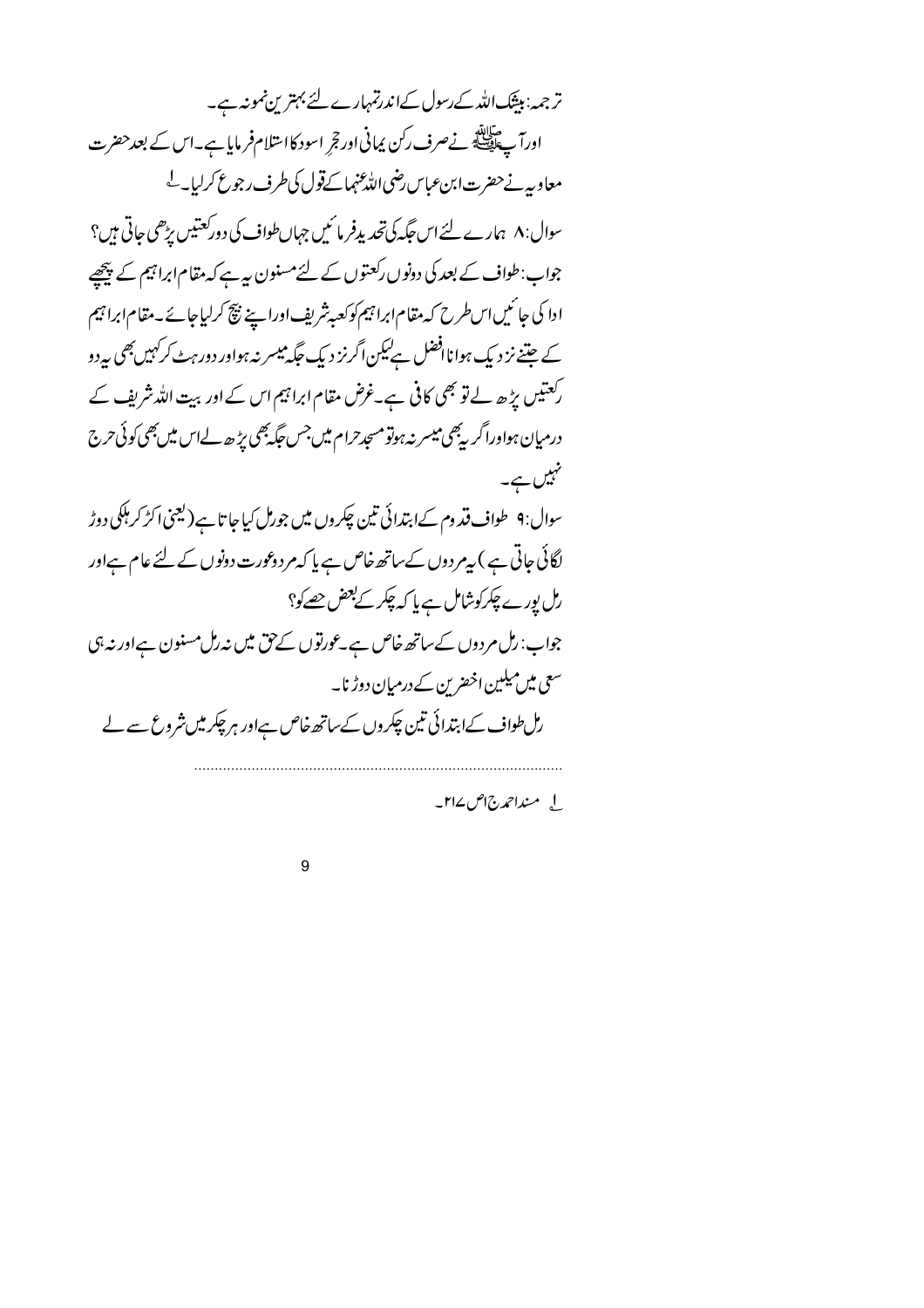کرآ خرتک کیاجائے گا۔یعنی تجر اسود سے لےکرحجراسود تک کیونکہ آپ ایلی کا آخری عمل حجة الوداع ميں يہى ر ہا ہے۔البتہ عمرة القصاميں آپ اللہ اورصحابہ كرام نے قجر اسود سے رکن پمانی تک رل کیاتھااوررکن پمانی اور تجر اسود کے درمیان عام جال چلے تھےاوراپیا صرف مشرکین قریش کو جڑانے کے لئے کیا تھا کیونکہ قریش کعبہ شریف کے شالی جانب ( قعیقعان نامی یہاڑ پر بیٹھے ہوئے تھے )اس لئے جب صحابہ کرام( رکن پمانی سے حجراسود تک جاتے ہوئے )ان سےآڑ میں ہوجاتے تو ہلکی جال چلتے تھےکیکن نمی ایک پر نے تجۃ الوداع کےموقعہ پراہتدائی تین چکروں میں شروع سے لےکرآ خرتک رمل کیاتھا۔ سوال: ۱۰ طواف دسمی کے دوران دو پاان سے زیاد ہ لوگوں کا آپس میں علمی بحث ومباحثہ کرنا کیپاہے؟

جواب: طواف وسعی کے دوران علمی بحث ومباحثہ میں کوئی حرج نہیں ہےاس سے طواف وسعی باطل نہیں ہوتالیکن بہتر یہی ہے کہ ذکر واذ کارمیں مشغول رہے کیونکہ سعی وطواف (چند منٹ میں ) بورا ہوا جائے گا اور بحث ومباحثہ کے لئے دوسرے اوقات بھی ہیں۔البتہ طواف وسعی کے دوران سی سوال کامختصر ساجواب دینے میں کوئی مضا کقہ نہیں ہے کیونکہ اس سے کوئی چیز فوت نہ ہوگی۔ بشرطیکہ سوال کرنے والے زیادہ نہ ہوں اور ہم تو پہ کہتے ہیں کہ اگرکوئی حالت طواف میںسوال کرے تو یہ کہہ دینا جا ہئے کہ بھائی تھوڑا ساانتطارکر د کہ میں طواف سے فارغ ہولوں ۔ تا کہ وہ ذکر واذ کارکے لئے اپنے کوفارغ کرلے۔ سوال:اا \_ طواف وسعی کے ہر چکر کے لئے الگ الگ دعا کا اہتمام کر لینا کیہا ہے۔ نیز مطوف کے پیچھے بلندآ واز سے دعاؤں کا بڑھنا کیہا ہےجس میں مردعورتیں دونوں شامل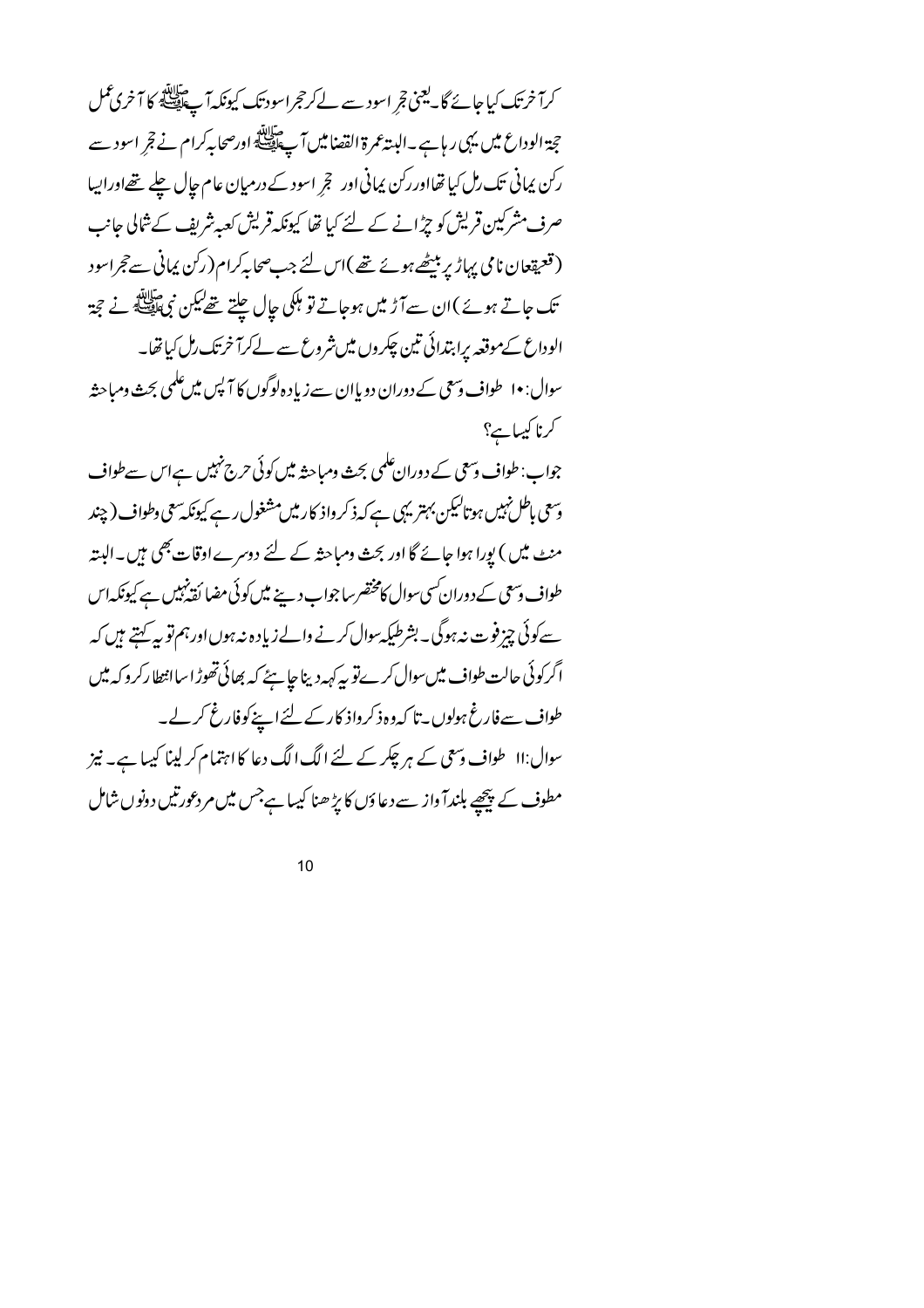ہوتے ہیں جب کہاس بلندآ واز کی دجہ سےطواف کرنے والوں اورنماز یوں کوتشویش ہوتی  $\cong$ جواب: سوال کی پہلی شق کا جواب ہیے کہ ہر چکر کے لئے کوئی خاص دعانہیں ہے بلکہ ہر ہر چکر کے لئے الگ الگ دعامتعین کر لینا بدعت ہے کیونکہ آپ ایقے سے ہیٹا بت نہیں۔ زیادہ سے زیادہ جوآ چلاتھا ہے ثابت ہے وہ صرف اتنا کہآ پ قجر اسودکو چھوتے وقت الله اکبر کہتے اوررکن پمانی اور قجر اسود کے درمیان: ﴿رَبَّـنَـا اٰتِـنَـا فِـي الـدُّنْيَـا حَسَنَةً وَّ فِي الْاٰخِرَةِ حَسَنَةً وَّقِنَا عَذَابَ النَّارِ﴾ -\_<br>ستے پہ پاچکرکایاتی حصہ تو وہ مطلق ذکر داذ کار، تلاوت قر آن اور دعا کامقام ہےاس میں کسی چکرکے لئےکوئی تخصیص نہیں ہے۔ سوال کی دوسری شق کا جواب: جہاں تک کسی شخص کے پیچھیے پادا ئمیں با ئمیں چندافراد کے اجتّاعی دعا پڑھنے کاتعلق ہے تو صحابہ کرام رضی اللّٰہٴنہم کے عمل سے اس کا بھی ثبوت نہیں ملتا۔ر ہا بلند آ واز سے دعا وغیرہ بڑ ھنا تواگراس سےطواف کرنے والوں کوتشویش ویریشانی ہوتو بیمنوع ہے کیونکہ اللہ کےرسول ﷺ نے اپنے صحابہ سے جب سنا کہ مسجد میں نماز کےاندر بلندآ واز سےقر آن پڑھ رہے ہیں تو آ پے پیچلے نےفرمایا کہ: " لَايَجْهَرُ بَعْضُكُمْ عَلىٰ بَعْضٍ فِى الْقُرَآنِ"

ل ايوداؤد :١٨٩٢لمناسك بابالدعافي الظّواف به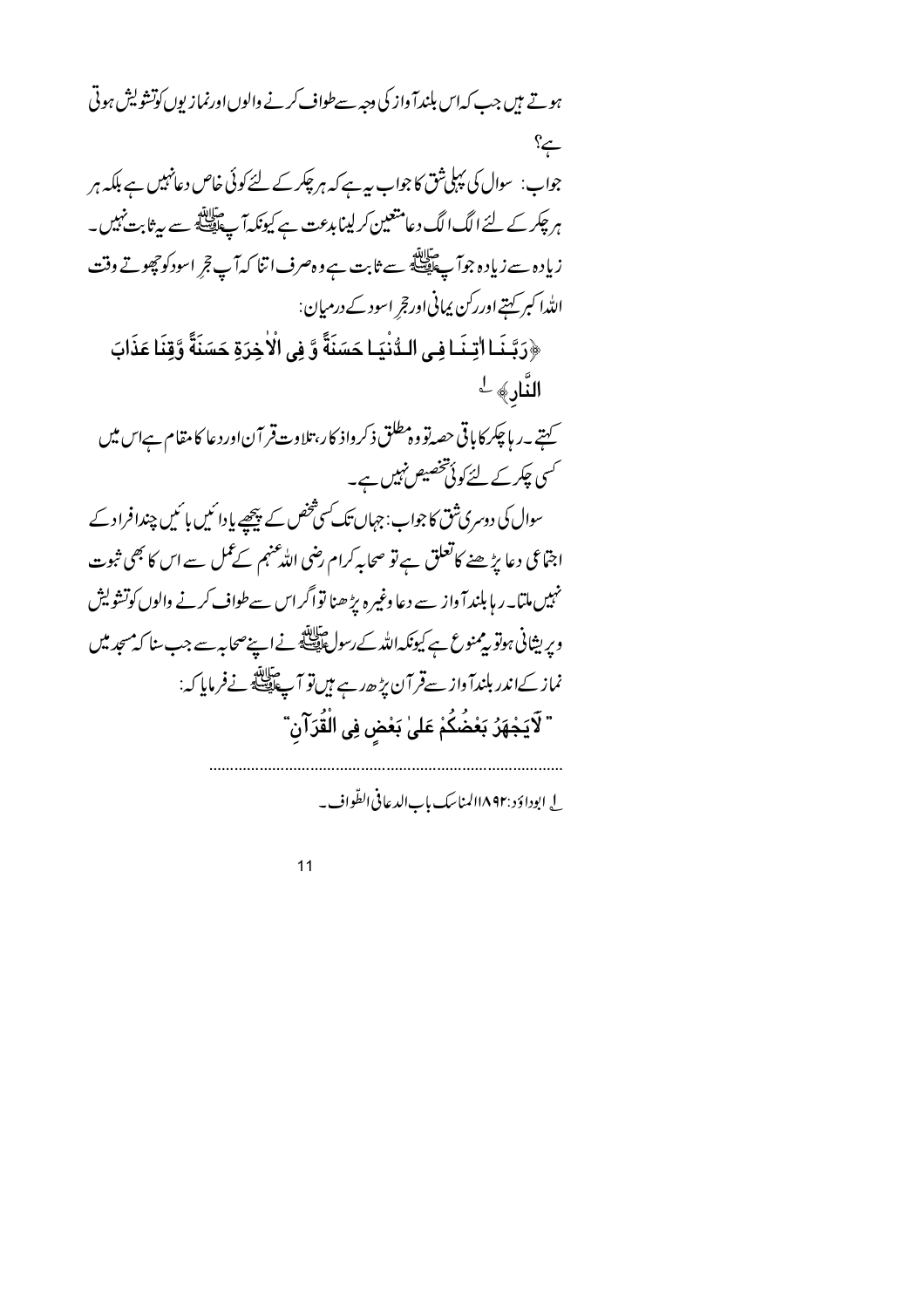ترجمہ:ایک دوسرے پرقر آن پڑھتے ہوئےآوازیں نہ بلندکروے یہی کچھ میں ان طواف کرنے والوں سے بھی کہتا ہوں کہ اپنی آ وازیں بلندکر کےلوگوں کو پریشان نہ کرو بلکہ ہڑخص جودعا پسندکرےا پنےطور پر مانگے۔ اگرمطوفین حضرات لوگوں کو بیہ بتلا ئیں اوراس یرنظر رکھیں تو ان کے لئے زیادہ مفیداور بہتر ہوگا کہلوگو!طواف میں تجر اسود کے پاس تکبیرکہو بین الرکنین ﴿ دَبَّنَہ مَا اللّه بِمَا...... آخر تک کہواورطواف کے باقی جھے میں جو دعا جا ہوکر وباقر آ ت اور ذکرالٰہی میں مشغول رہو۔ کیونکہ ہرانسان جس چیز کامخاج ہوگا اپنے رب سے مانگے گا اور جو کچھ مانگے گا سمجھ کر مائکے گا بخلاف اس کےآج کل جود عائمیں مطوفین بڑ ھاتے ہیں ان کے پیچھے پیچھے بڑھنے والا اسے سمجھتا ہی نہیں ۔اگران دعاؤں کے بڑھنے والوں سے آپ بوچھیں کہ وہ کیا کہہ رہے ہیں پاس کا کیامعنی ہےتو عام لوگ کچھ بھی نہ بتاسکیں گے۔اس لئے ایسی دعا ئیں کرنا جس کامعنی ومفہوم پمجھ رہے ہوں لوگوں کے لئے زیاد ہ بہتر اورمفید ہے۔ سوال: ۱۲ رکن پہانی اورحجر اسود کے درمیان کون سی دعا طواف کرنے والوں کے لئے مشروع ہے؟ جواب: (بين الرکنين کې)مسنون د عاييے: ﴿رَبَّنَا اٰتِنَا فِي الدُّنْيَا حَسَنَةً وَّ فِي الْاٰخِرَةِ حَسَنَةً وَّقِنَا عَذَابَ النَّارِ﴾

ل احمد ۲۹ س۱۲۹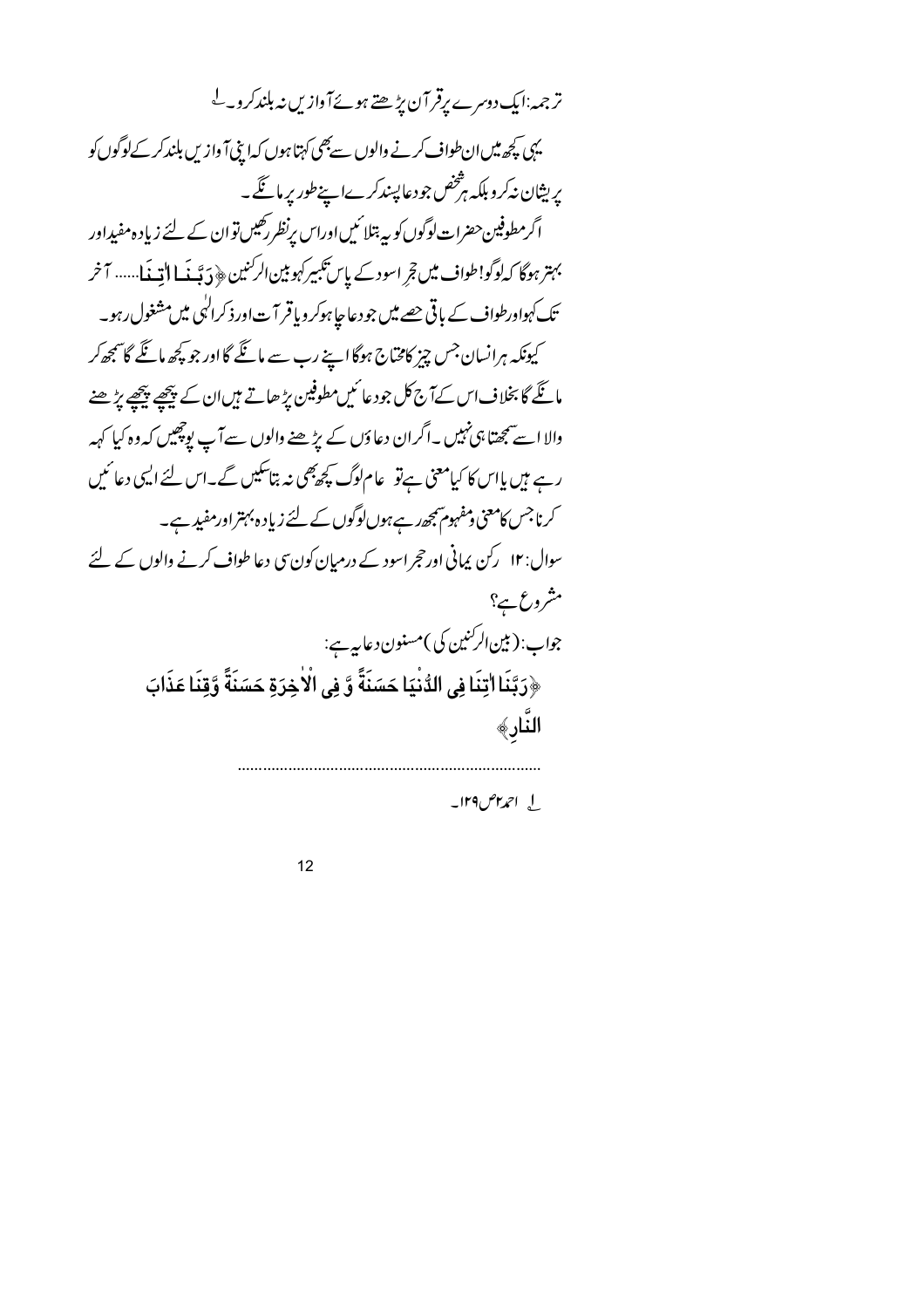البتدآ نرمين ان الفاظ كےاضافيه" وَأَدْ خِلْغَا مَعَ الْإَبْدَادِ " ادرا سى طرح ان الفاظ كےاضافہ" وَأَدْ خِلْنَا مَعَ الْإِبْدَادِ " کی کوئی اصل نہیں ہے۔ اگر بالفرض کسی نے بیردعا پڑھی اورحجراسود تک نہیں پہنچ سکا مثلاً مطاف میں بہت بھیڑتھی تواسے جا ہئے کہاس دعا کو بار بارحجراسود تک پہنچتے پہنچتے پڑ ھتارہے۔ سوال:۱۳ ملتزم بریٹھہرنے کا کیاحکم ہےاگر وہاں تھہرنامشروع ہےتو اس جگہ کون سی دعا مستحب ہےاور ہالتحد پدکعہ بٹریف کاکون ساحصہ ملتزم ہے؟ جواب: ملتزم کے پاس *کھہر* نااللہ کے رسولﷺ کی کسی حدیث سے ثابت نہیں ہے لیکن عمل صحابہ رضوان اللہ علیہم ا<sup>جمع</sup>ین سےاس کا ثبوت ( مشروعیت کے لئے ) کافی ہےاس حَکہ جو دعابھی پسند ہوکرسکتا ہے۔ملتزم بالتحدیدچراسوداورکعیہ شریف کے دروازے کے درمیان کا حصہ ہے۔ سوال:۱۴ صفااورمروہ کے پاس کون سا ذکراور دعامشروع ہے؟ کیا وہاں پر دعااور تکبیر کہتے ہوئے دونوں ہاتھ اٹھائے جائیں گے؟ (اگر ہاں تو) اس کا طریقہ کیا ہے؟ صفا اورمروہ پریتنی مقدار چڑھنا کافی ہوگا؟ کیاعورتیں یاجس کےساتھ عورتیں ہوں دونوں سبز نشانات کے درمیان ان کا دوڑ ناصیح ہے؟ کیاسعی کے دوران کوئی خاص دعامشر وع ہے نیز دونوں سزنشانات کے درمیان دوڑنے کی حکمت کیاہے؟ جواب:اس سوال کې چندشقیں ہیں: یپلی شق: صفااور مروہ کے پاس مشروع کا- جب انسان صفا کے قریب ہوتو ابتدائے سعی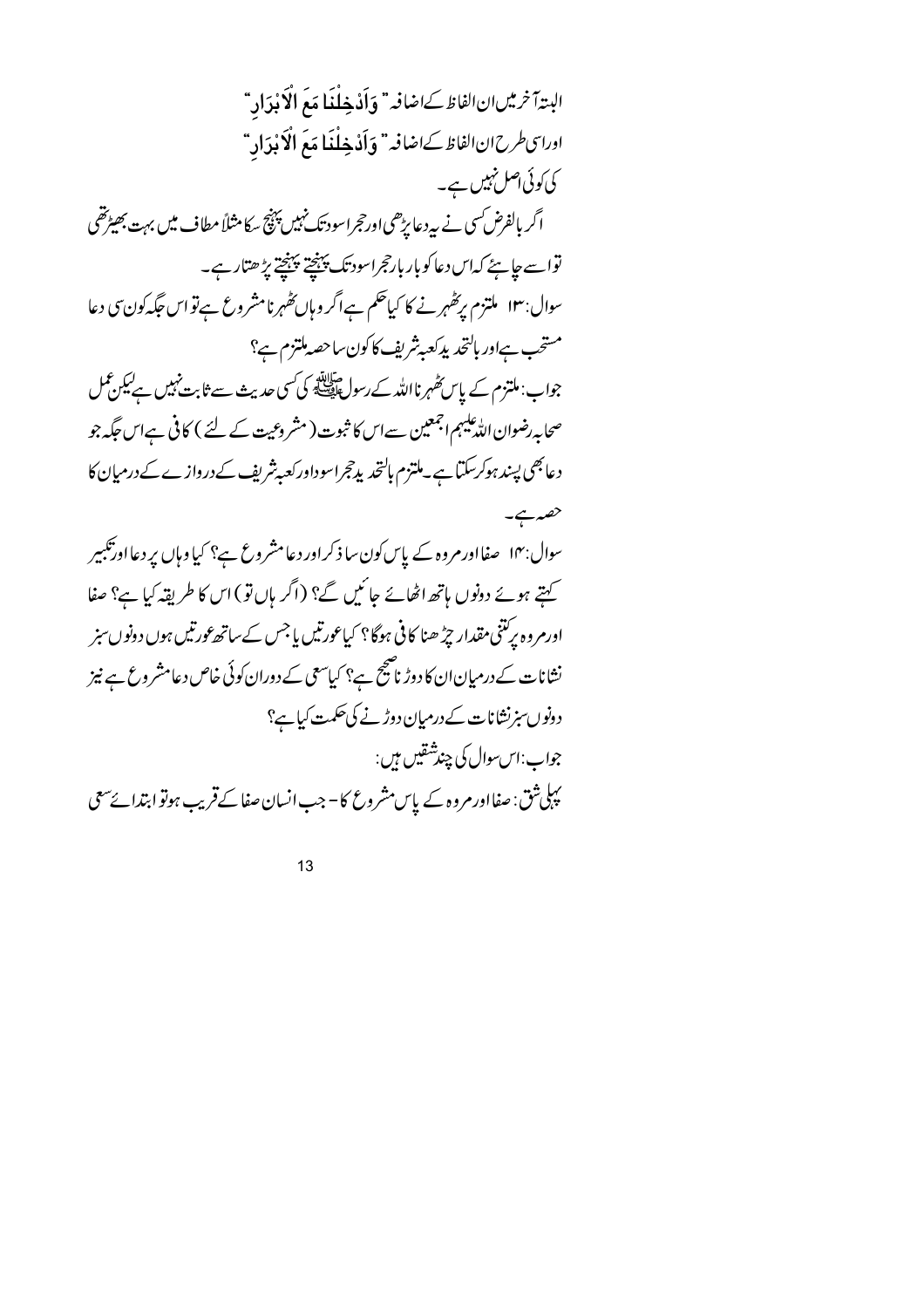سے پہلے پہ آیت پڑھے: ﴿اِنَّ الصَّفَا وَالْمَرْوَةَ مِنْ شَعَآئِر اللَّهِ﴾ کھر کہے کہ: "اَبْدَأُ بِمَا بَدَأَ اللَّهُ بِهِ" قد جہه: میں وہیں سےشروع کرتاہوں جہاں سےاللہ نے شروع کیا ہے۔ (یعنی چونکہ اللہ تعالٰی نے صفا کا ذکر پہلےفر مایا ہے لہٰذا ہم بھی اپنی سعی و ہیں سے شروع کرتے ہیں ) پھرصفا پرا تنا چڑھے کہ بیت اللہ شریف نظرآ نے لگے۔ پھرجس طرح دعامیں دونوں ہاتھوں کواٹھایاجا تاہے،اٹھائےاوراللہ اکبرکہہ کربیہ دعا پڑھے۔ " لَاإِلَـه إِلَّا الـلَّـه وَحْدَهُ لَاشَرِيْكَ لَهُ، لَه الْمُلْكُ وَلَه الْـحَمْدُ، وَهُوَ عَلَى كُـلِّ شَيْءٍ قَدِيْرٌ لَااِلٰهَ اِلَّا اللَّهُ وَحْدَهَ اَنْـجَرٌ وَعْدَهَ وَنَصَرَ عَبْدَهَ وَهَرٌمَ الاَحْزَابَ وَحْدَهُ" ل اس کے بعد جوبھی دعامناسب سمجھےاپنے لئے کرے پھر دوسری بار مذکورہ ذکرکودھرائے

اور جو دعا جا ہےکرے۔اس کے بعد تیسری باراس ذکرکو دہرائے اورانر کرسبزنشانات کی طرف چلے۔جب سنرنشان تک پہنچ جائےتو تیز کی سے دوڑےاور دوسرےنشان تک دوڑ تا ہوا جائے۔اس کے بعد اطمینان کی جال چلے لیکن عورتیں دونوں نشان کے درمیان نہ دوڑیں۔اسی *طرح جس مر*د کےساتھ عورتیں ہوں وہ ان کی رعایت میں نہ دوڑےاورمروہ

ل مسلم: ١٢١٨/ كح حديث جابر في حجة النبي عليه.<br>\_ لي مسلم: ١٢١٨/ كح حديث جابر في حجة النبي عليه الصحي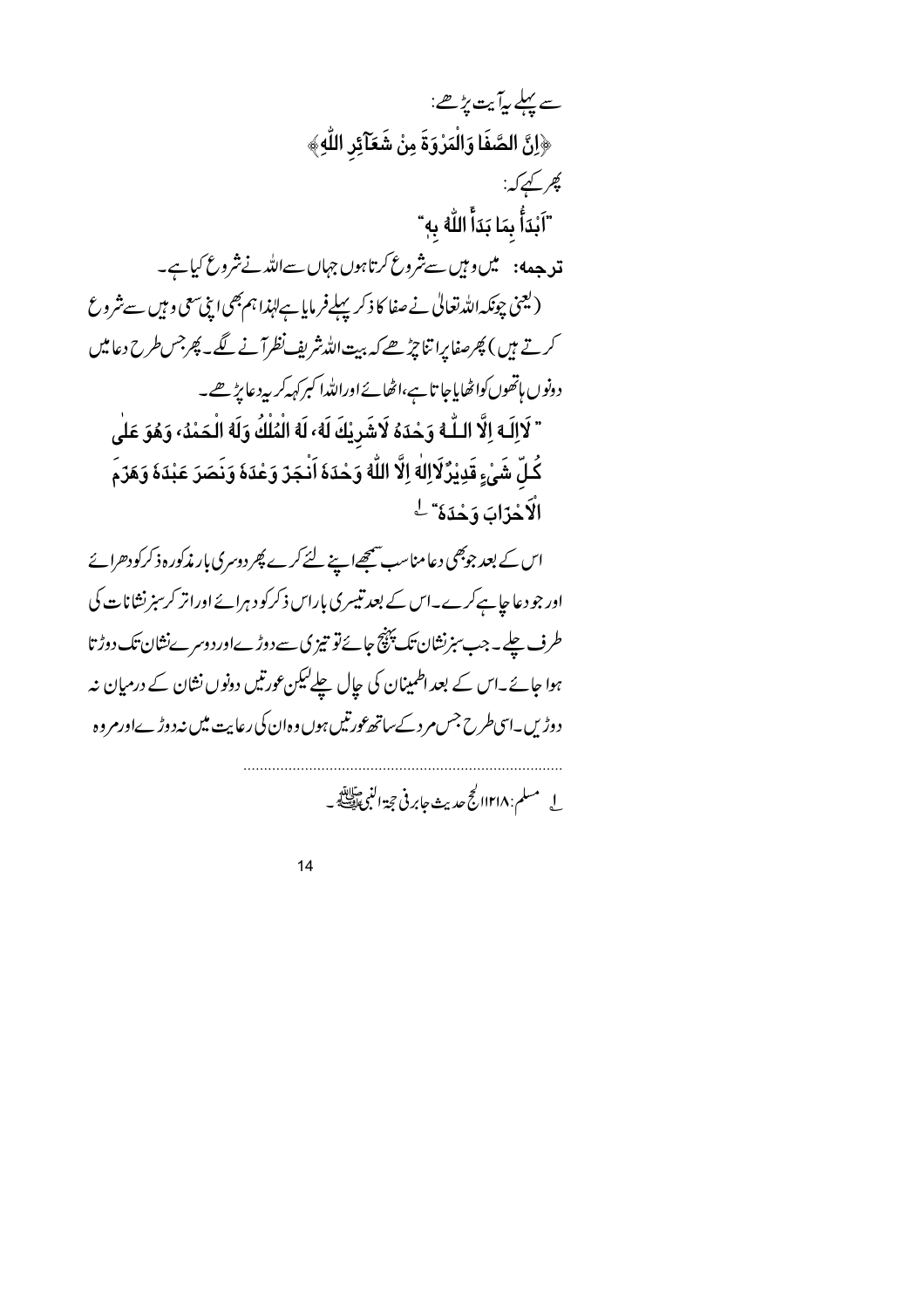کے پاس پہنچنے پرآیت﴿إِنَّ الْمَصَّفَا ...... نہ پڑھےاسیطرح جب مروہ سے چل کرصفاپر دوسری بار پہنچےتو بھی بیآ بیت نہ پڑھے کیونکہاس کا ثبوت نہیں ہے۔اپنی سمحی کے دوران جو بھی دعا ج<u>ا</u> ہے پڑھےاس لئے س<sup>ب</sup>ھی اجازت ہے کہ تلاوت قر آن مجیداور ذکر ا<sup>ل</sup>ٰہی میں مشغول رہے یا تنبیج تہلیل ڈنکیپر وغیرہ کہتار ہےاور جب مروہ پہنچےتو وہی کچھ کرے جوصفا پر کیا ہے۔یعنی دعاوغیرہ۔ سوال کی دوسری شق یعنی صفااور مروه برکتنی مقدار چڑ ھنا کافی ہوگا۔اس سلسلے میں ہم کہتے ہیں کہ آ چاہیئے صفا پراتنے اوپر چڑھے تھے کہ بیت اللہ پا کعبہ شریفِ نظرآ نے لگااور بہ تو معمولی چڑھنے کے بعدبھی حاصل ہوجا تاہے۔ سوال کی تیسری شق دونوں سنرنشا نات کے ما بین دوڑ نے کی حکمت آ چاہیے گا کیا امتاع اور حضرت اساعیل علیہ السلام کی والدہ کی اس حالت کی باد دیانی ہے کہ جب وہ وادی میں جہاںآ ج دوسز نشانات بنے ہوئے ہیں اتر تیں تو تیز تیز دوڑتیں تا کہ ن<del>چ</del> کود کر کھیکیں۔ بخاری شریف میں ان کا قصہ تفصیل سے مروی ہے۔ سوال: ۱۵ کیا ہہ جائز ہے کہ سمی سے فارغ ہونے کے بعد ہم اپنے بالوں کومروہ ہی پر کٹا لیں؟ کیا سر کے بعض حصے کاحلق وقصر کا فی ہےاور جو گنجا ہو یاا پناسراس سے قبل منڈ ا چکا ہو اسے کیا کرنا جا ہئے ؟ کیا طواف وسعی کرنے والوں کواجازت ہے کہ اگرسعی وطواف کے دوران تھک جا ئیں تو بیٹھ کرآ رام کرلیں؟حلق تقصیر میں کون ساعمل افضل ہے؟ دلیل سے بیانفرمائیں۔ جواب: جب انسان عمرہ کی سعی سے فارغ ہوجائے تو اس پرحلق یا قصر واجب ہےالبیتہ حلق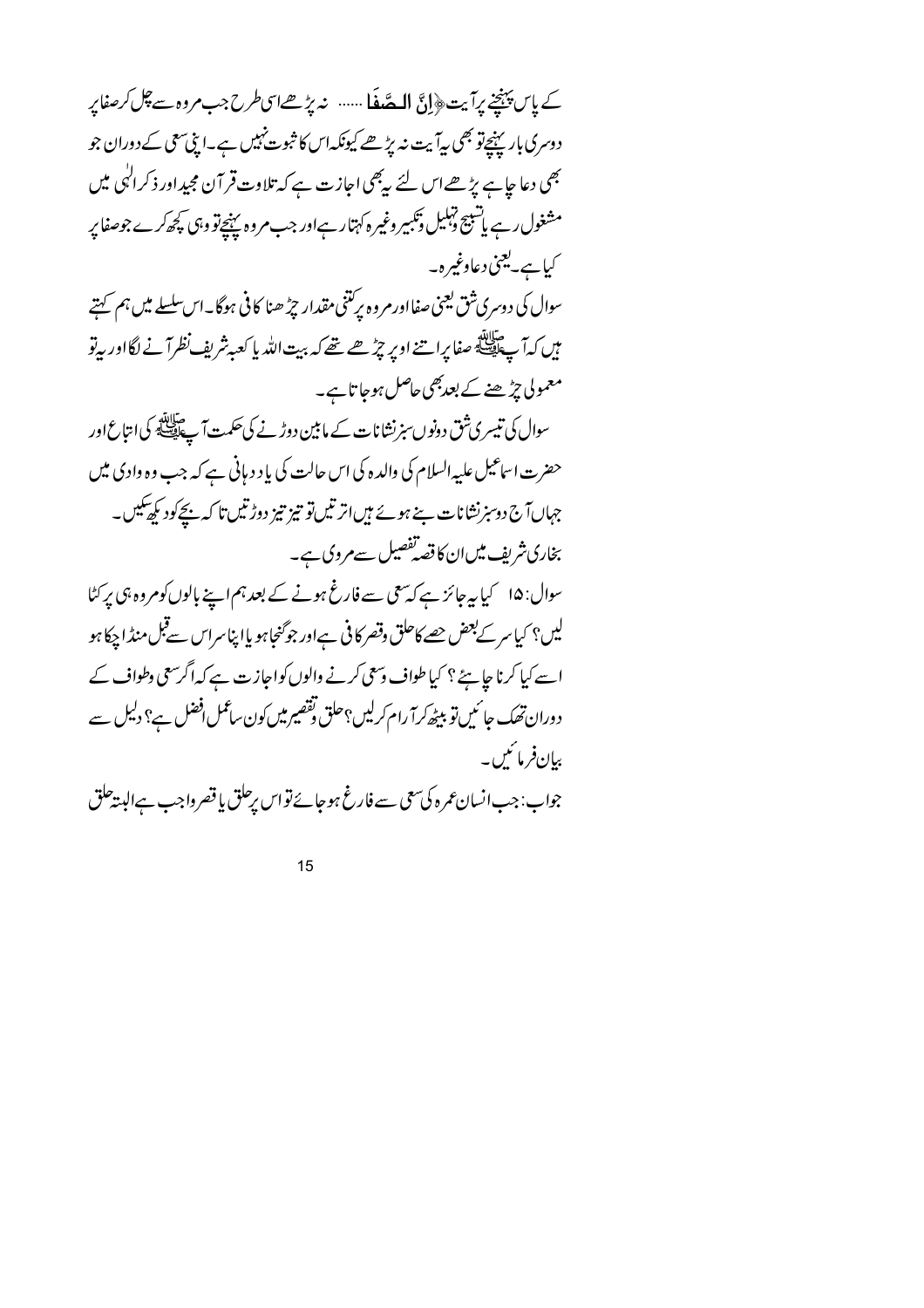| افضل ہے کیونکہ اس میں اللہ تبارک وتعالیٰ کی تعظیم زیادہ ہے اور اس لئے بھی کہ اللہ کے |
|--------------------------------------------------------------------------------------|
| رسولﷺ نےحلق کرانے والوں کے لئے تین باراورقصر کرانے والوں کے لئےصرف                   |
| ایک باردعافر مائی ہے۔ لے                                                             |
| جوّْخص ؒخاہو یا پہلےا پناسر منڈ واچکاہوتواس کےاوپر سےحلق تقصیر کاحکم ساقط ہوجائے گا  |
| کیونکہاس کے سرمیں بال ہی نہیں کہاس کاحلق یاتفصیرکرائے گنجے کے بارے میں تو پیٹکم      |
| واضح ہے کیونکہاس کے سرمیں بال اگتے ہیں نہیں لیکن جس نےحلق کرالیاہواس کے بارے         |
| میں یہ بھی کہاجاسکتا ہے کہا سےانتظارکر ناہوگااور جب تھوڑے بال اگ7 سمیں تواس پرحلق    |
| واجب ہوگا۔                                                                           |
| سر کے بعض حصے کا منڈ وانا پا کٹانا کافی نہ ہوگا کیونکہ اللہ تعالٰی کاارشاد ہے کہ:    |
| ﴿مُحَلِّقِيْنَ رُءُ وْسَكُمْ وَمُقَصِّرِيْنَ﴾                                        |
| تر جمہ: یعنی اپنے سرکے بالوں کومنڈ ائے ہوئے پا کٹائے ہوئے۔                           |
| اس لئےضروری ہے کہ حلق وتقصیر پورےسرکی ہواورتقصیرکا بہترین طریقہ ہیہ ہے کہ قصر        |
| اس مشین سے کرایا جائے جوآج کل لوگوں میں رائج ہے کیونکہاں سے کامل تقصیر ہوتی ہے       |
| اورسارے ہال برابر کٹتے ہیںاس لئے کیپنچی سے بہتر ہے۔                                  |
| حلق کی افضلیت سے متعلق ہمارا پہ کہناصرف مردوں کے لئے ہے، عورتوں کے لئے               |
|                                                                                      |
|                                                                                      |
| عن ابن عمر رضي الله عنه –                                                            |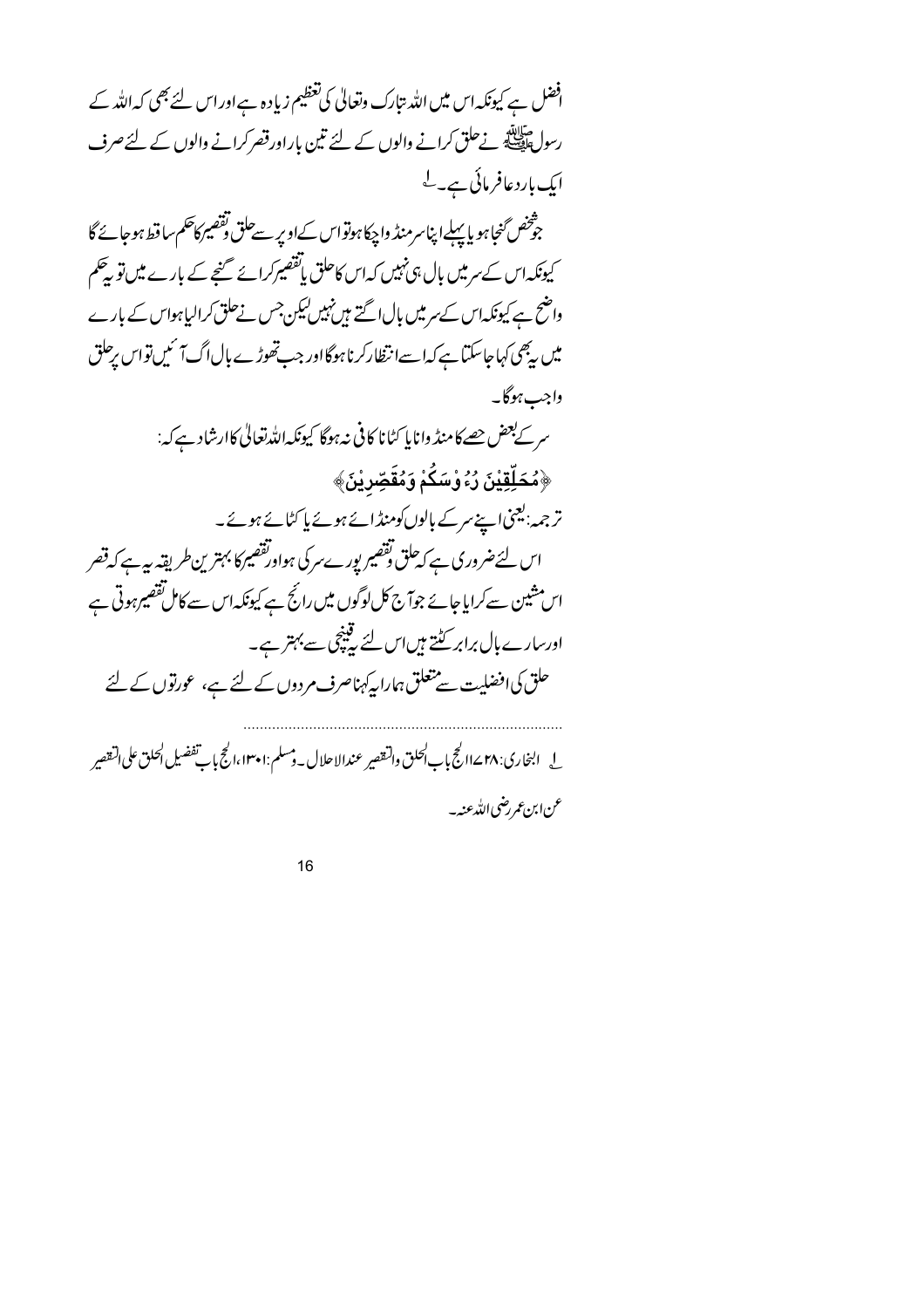| صرف تققیم ہے۔                                                                         |
|---------------------------------------------------------------------------------------|
| سوال کی ایک اورشق باقی رہ گئی وہ سے کہ سعی وطواف کرنے والا جب تھک کر ( آ رام کے       |
| لئے ) بیٹھ جائےتو کیااس میں کوئی حرج ج؟                                               |
| اس کا جواب ہیہ ہے کہ اس میں کوئی حرج نہیں ہے کیکن پیربات مدنظرر ہے کہ زیادہ دیرینہ    |
| ببیٹھے بلکہ تھوڑی دیر ببیٹھ کر جب دم ٹھکانے آ جائے اوراعضاءجسم آ رام کرلیں تو پھرطواف |
| وسعی شروع کردےاسی طرح اگر دوسری، تیسری اور چوتھی باربھی بیٹھنے کی ضرورت پڑےنو         |
| اس میں کوئی حرج تہیں ہے۔                                                              |
| سوال: ۱۲ حرم شریف میں امام کےقریب رہنا نمازی کے لئے زیادہ افضل ہے کہ بالائی           |
| منزلوں میں؟اورمطاف میںاذان سےآ دھا گھنٹہ پااس سےبھی زیادہ پہلے ہم دیکھتے ہیں          |
| کہ صف اول کے خواہش مند اور سبقت لے جانے والےلوگ( 7 کر بیٹھ جاتے ہیں )                 |
| جب کہان کےاس طرح بیٹھنے سےطواف کرنے والوں کوتنگی ہوتی ہے۔اس بارے میں                  |
| آپ کی کیارائے ہے؟                                                                     |

جواب: ہلاشبہامام کی قربت اس سے دوری سے بہتر ہےخواہ مسجدحرام میں ہو پاکسی اورمسجد میں کیکن جولوگ نماز کےانتطار میں کعبہ شریف کے باز و میں بیٹھ جاتے ہیں تو اگر طواف کرنے والےاس جگہ کے حاجت مند ہوں توانہیں اس جگہ مبیٹھنے کا کوئی حق نہیں ہے کیونکہ طواف کرنے والےاس *جگہ کےضر*ورت مند ہیںاوران پرتنگی کرناان کی حق تلفی اوران کے ساتھ زیادتی ہے۔اس لئے جاہئے کہ لوگ انتظار میں رہیں، جب امام آ جائے تو ہ<sup>فت</sup>خص اپنی جگەھف بنالے۔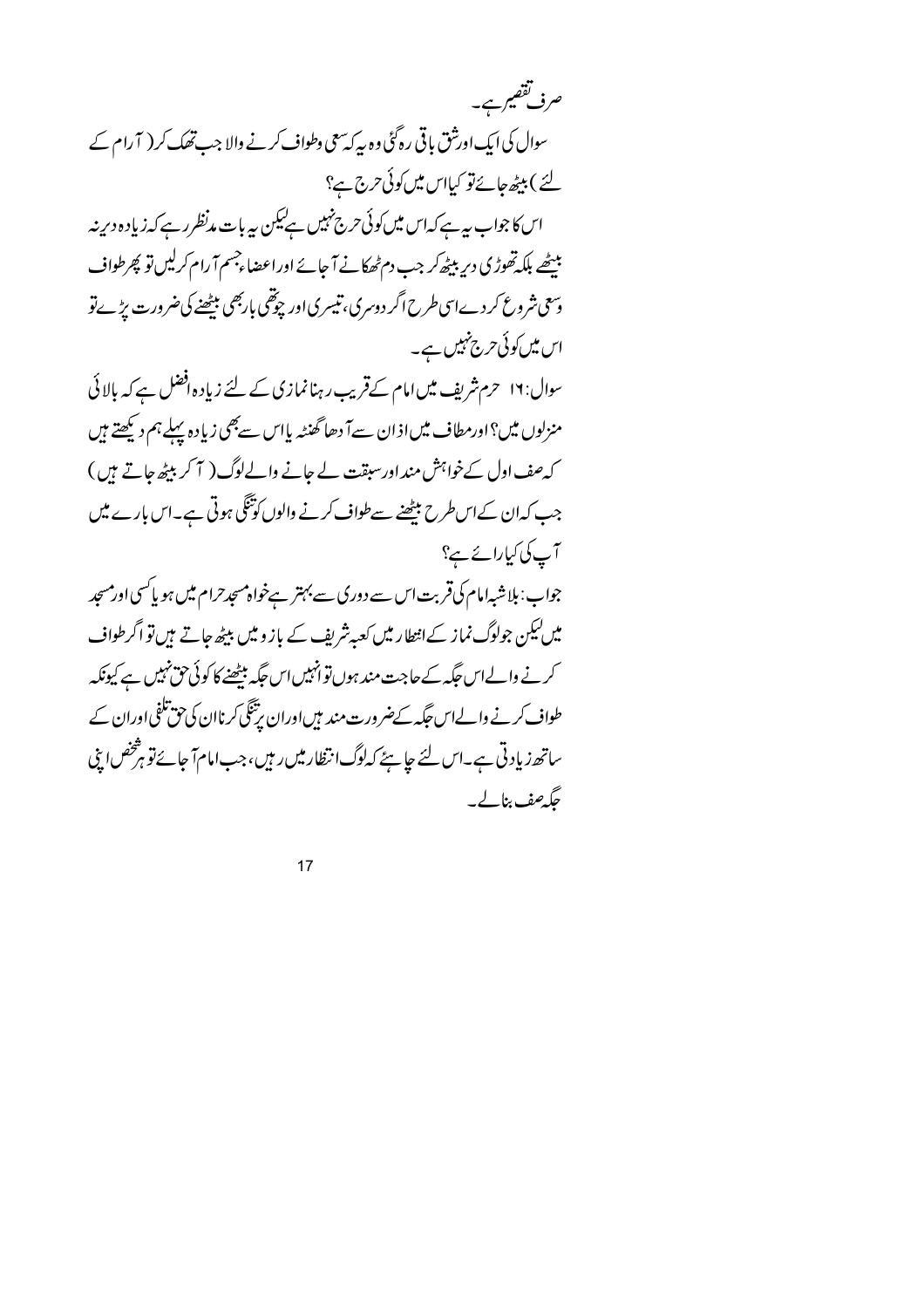| سوال: ۱۷ قراءت امام کی متابعت کی غرض سے رمضان المبارک میں تر او پخ کے اندر                                 |
|------------------------------------------------------------------------------------------------------------|
| مقت <sub>د</sub> یوں کامصحف لےکرکھڑے ہونا کیسا ہے؟                                                         |
| جواب:اس مقصد کے لئے قر آن پاک کا لے کرکھڑے ہونا سنت کےخلاف ہےجس کی                                         |
| متعددوجو ہات ہیں:                                                                                          |
| ا– حالت قيام ميں مصلى اپنے دائميں ہاتھ كو بائميں ہاتھ پ <sup>زم</sup> ييں ركھ پاتا۔                        |
| ۲- ٹیمل بلاضرورت حرکت کثیرہ کا سبب ہوتا ہے جیسے مصحف کا کھولنا، بندکر نااوربغل میں                         |
| ركھناوغيرہ۔                                                                                                |
| ۳-اس کی دجہ سےنماز کیا اپنی ہی بہت <sub>گا</sub> حرکات میں مشغول ہوجا تا ہے۔                               |
| ۴-اس صورت میں مصلی اپنی جائےسجدہ نہیں دیکھ پا تاجب کہا کثر علماءکا خیال ہے کہ                              |
| جائے سجد ہ پرنظر رکھنا ہی بہتر اورسنت ہے۔                                                                  |
| ھ– ایسا کرنے والا ذ را غافل ہوا تو بھول جا تا ہے کہ وہ حالت نماز میں ہے۔ بخلا ف اس                         |
| کےاگر وہ خضوع وخثوع کےساتھ اپنے دائمیں ہاتھ کو بائمیں ہاتھ پر رکھ لے،اپنے سرکو                             |
| جھکائے،جائےسجدہ پرنظر جمائے رکھےتو زیادہقرین قیاس ہے کہ دہ اپنے طور پر بہ پینچھےگا                         |
| کہ نماز میں ہےاورامام کے پیچھے کھڑاہے۔                                                                     |
| سوال: ۱۸ اگرعورت حالت حیض ونفاس میں ( حج وعمرہ کی ) نہیت کرت ہے تو اسے کیا کرنا                            |
| <i>چاہئے اوراگراحر</i> ام باندھنے کے بعد یاطواف <i>کر</i> لینے کے بعدحیض آجائے تواس کا کیا <sup>حک</sup> م |
| مج؟                                                                                                        |
| جواب:اگر حیض ونفاس والی عورت میقات پر سے گذرےاوراس کی نیت حج یاعمرہ کی ہےتو                                |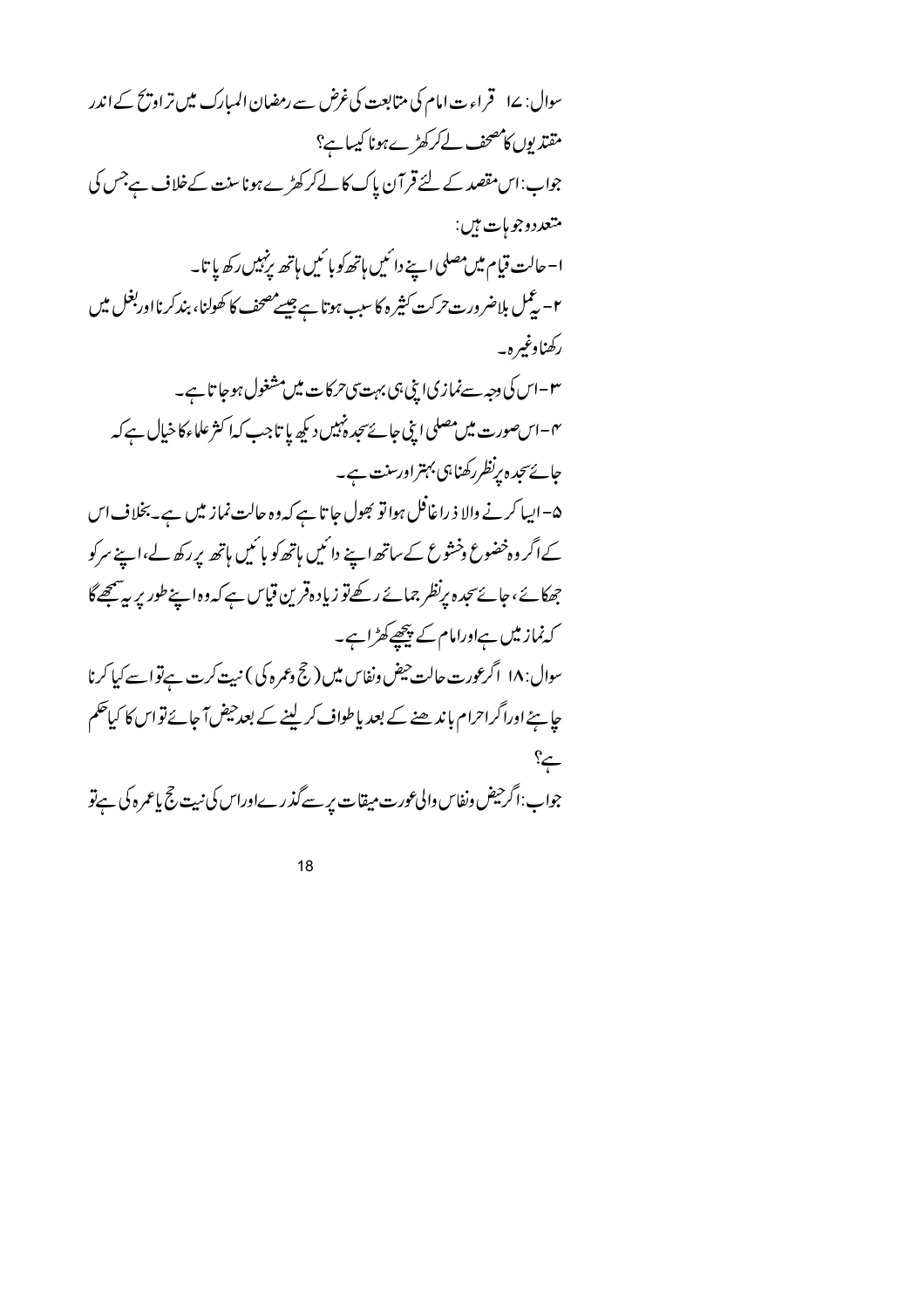اسے وہی سب کچھ کرنا ہے جو پاک عورت کرتی ہے۔لیجنجنسل کرے گی کیکن( خون سے <u>بیحنے کے لئے ) کپڑ ارکھ کرکنگوٹ کس لے گی اوراحرام میں داخل ہوجائے گی پھر جب پاک</u> ہوجائے گی تو طواف دسمی اورقصر کر کےاپناعمرہ پورا کرے گی۔ اوراگر حیض ونفاس کا خون احرام با ند ھنے کے بعد آیا تو وہ اپنے احرام پر باقی رہے گی۔ یہاں تک کہ پاک ہوجائے۔ پا کی کے بعد(عنسل وغیرہ کرکے ) طواف وسمی اورقصر کر کے گی۔ اوراگراسے حیض طواف کے بعدآ یا تو وہ اپنا عمرہ بورا کرے گی اس میں کوئی رکاوٹ نہیں ہے۔کیونکہ طواف کے بعد کے کام میں نہ حدث اصغروا کبر سے طہارت کی شرط ہے اورنہ چیفر، سے۔ سوال:19 حا ئضہ عورت کا داخلہ مسجد میں جائز ہے کہ پہل؟ جواب: جا ئضہ عورت کے لئے مسجد میں داخلہ جائز نہیں ہےالاّ یہ کہ و ہ صرف ادھر سے گز ر رہی ہولیکن طواف کے لئے ،اور وعظ سننےاور ذکر داذ کارونبیج ڈہلیل کے لئے تھٰہر ناجا ئزنہیں  $-\leftarrow$ اور (پھریہاں ایک سوال ہےکہ )اگر حالت طواف میں دم حیض کے نکلنے کا احساس ہوتو کیا کر پرگی؟ اس کا جواب ہیہ ہے کہ (اس کی دوصورتیں ہیں )اگر حالت طواف میں دم حیض نکلنے کا شبہ ہےتو جب تک یقین نہ ہوجائے اپناطواف جاری رکھے گی اور جب یقین ہوجائے کہ حیض کاخون نکل گیا تواس کے لئے فوراً باہرنکل جاناواجب ہے۔اب وہ اپنے پاک ہونے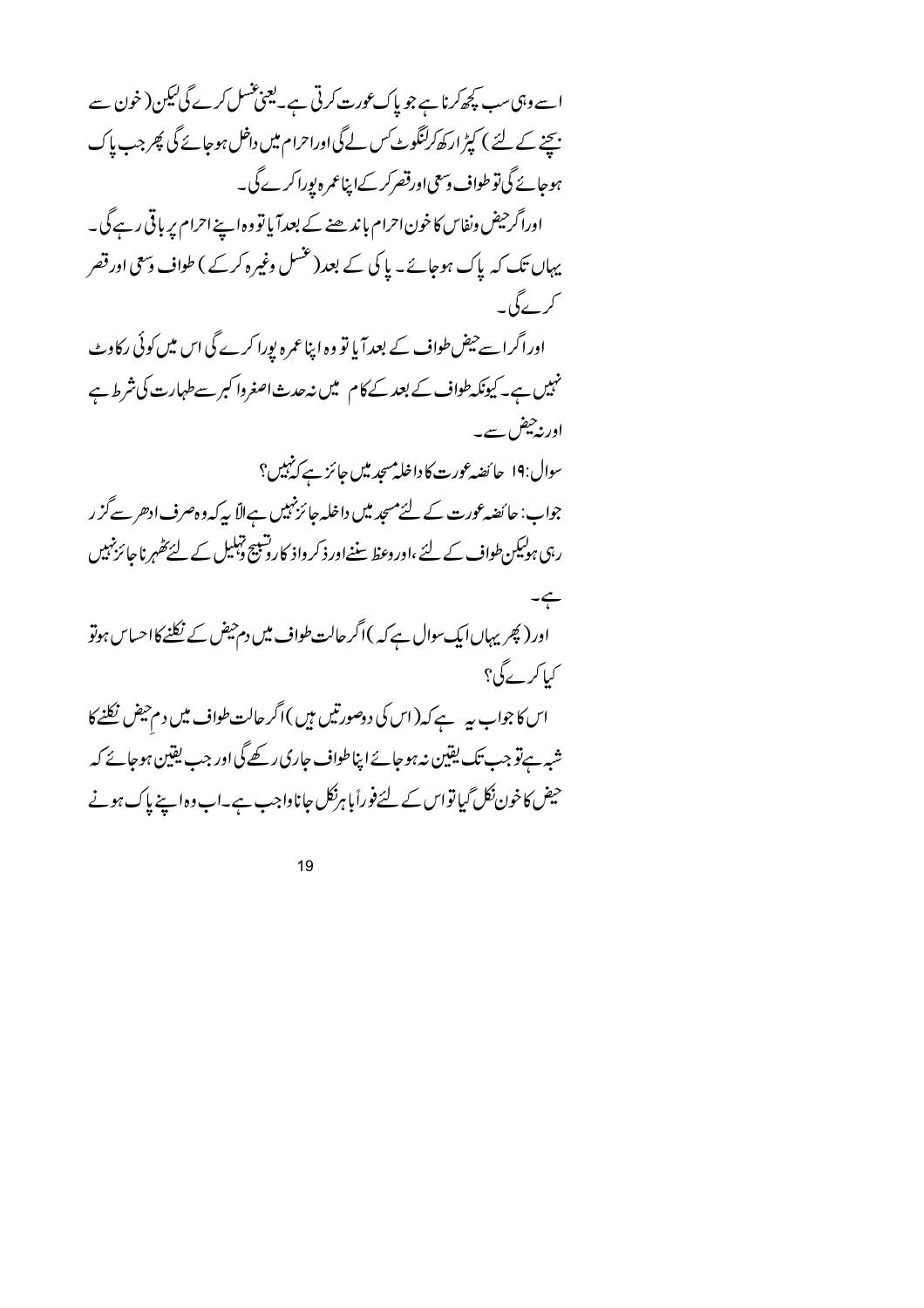کاانتظارکرےاور جب پاک ہوجائےتو نئے سرے سےطواف کرے۔ سوال: ۲۰ غیر معتکف کے لئے مسجدحرام میں کسی ایسی حَکہ کا متعیین کرلینا کیسا ہے جہاں رمضان المبارک کے پورے مہینےنماز پڑھے،ساتھ ہی ساتھ دہ حرم کےستون کے پاس بستر اورتکیہ دغیرہ بھی رکھے رہتاہے؟ جواب:مسجدحرام بھی دوسری مساجد کی طرح ہے کہ جگہ اسی کی ہے جو پہنچے کسی کے لئے ہیر جائزنہیں ہے کہ مںجد سے باہررہ کراپنے لئے مسجد میں کوئی جگہ خاص کر لے البتہ اگر وہ مسجد ہی میں ہےلیکن شوروشرایے کےخوف سےلوگوں سے دور ہٹے کرکسی کشادہ جگہ پہنچاہے کہ جب جماعت کا وقت قریب ہوگا توا پنی متعینہ جگہ پرآ جائے گا تو اس میں کوئی قباحت نہیں کیونکہاسےاجازت ہےکہ میں میں جہاں جاہے بیٹھے۔ لیکن اگر پیفرض کریں کہ اس نے کوئی چیز رکھ کر (ایک جگہ پر قبضہ جمالیا) پھرایک کشادہ حگیہ میں جاکرنماز بڑھنے گگے۔اس دوران صف بندی شروع ہوگئی تواس برواجب ہے کہ با توایِ پہلی جگہ جلا جائے پااس کشادہ جگہ برکھُہرارہے کیونکہ اگرصف بندی کے دوران وہ اپنی جگہ پر باقی رہ گیا تواس نے مسجد میں اپنے لئے دوجگہیں بنالیں۔حالانکہ مسجد میں صرف ایک ہی جگہ کاحقذار ہے۔ اورمسجد میں کسی ایک ہی جگہ کا خاص کر لینا کہ نمازصرف اسی جگہ پڑھے گا، بیمنوع ہے بلکہآ دی کوجا ہٹے کہ جہاں بھی جگہ مل جائے وہیں،نمازیڑھ لے۔ سوال: ۲۱ جوشخص سعی کوطواف پر مقدم کر دے اس کا کیاحکم ہے؟ اسی طرح اس شخص کا کیاحکم ہے جوسمی مروہ سے شروع کر کےصفا پرختم کرتا ہے؟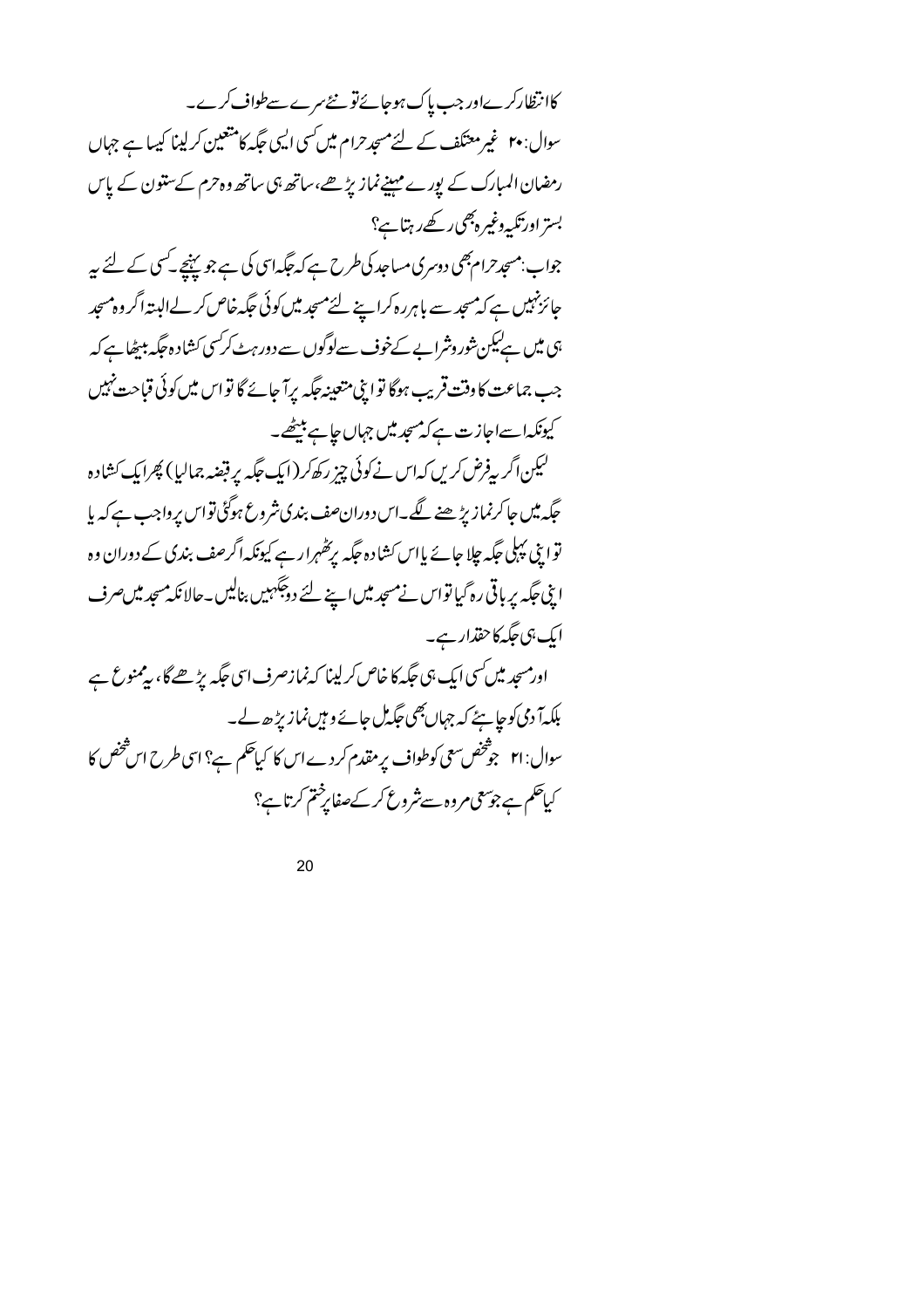جواب: پہلےسوال کا جواب ہیرہے کہ اس کی سعی صحیح نہیں ہے اور اس پر واجب ہے کہ سعی دوبارہ کرے کیونکہ سعی اپنے وقت پرنہیں بلکہ وقت سے پہلے کی گئی ہے۔ دوسرےسوال کا جواب ہیہ ہے کہ جس چکر کی ابتداءاس نے مروہ سے کی ہے وہ بہ کاراور پے گل ہےاوراس کا دوسرا چکر ہی پہلاشار ہوگا پھراس کے بعد وہ سات چکر پورے کرے سوال:۲۲ صفااورمروہ پر پامطلقاًدعاکے بعدایینے چہرے پر ہاتھوں کا پھیرنا کیسا ہے؟ جواب:حقیقت ہیہ ہے کہ دعا کے بعد ہاتھوں کا چہرے پر پھیرنامشر وغ نہیں ہے کیونکہ آپ میالاتھ<br>علیصلئے سےاس بارے میں کچھ بھی ثابت نہیں ہے۔ سوال:۲۳ چونکہ تر اورسمح کے دوران عورتوں کوطواف سے روکا جاتا ہے تو کیا مردوں کے لئے تراویح پڑھتے رہناافضل ہے پا کہ طواف کرنا؟ جواب:افضل ہیرہے کہ نمازترا تح پڑھتے ریپں تا کہانہیں پوری رات کے قیام کا ثواب ملے اورطواف تو دوسرے وقت بھی کیاجاسکتا ہے۔ سوال بہہ معتمر کے لئےنفلی نمازیں افضل ہیں پا کہ نفلی طواف؟ جواب: میری رائے ہے کہ اگر عمرہ ایسے وقت میں کرر ہاہے جب عمرہ والے زیادہ تعداد میں ہوتے ہیں تو نماز ہی میں مشغولیت افضل ہے تا کہ طواف کرنے والوں کوطواف کی جگہر مل سکے۔ سوال: ۲۵ آخری عشر ه ( حرم شریف کے اندر ) وتر دوبار بڑھی جاتی ہےاور میری خواہش ہوتی ہے کہامام کےساتھ یوری نمازیڑھنے کی فضیلت حاصل ہو۔ پھرالیہی صورت میں ہم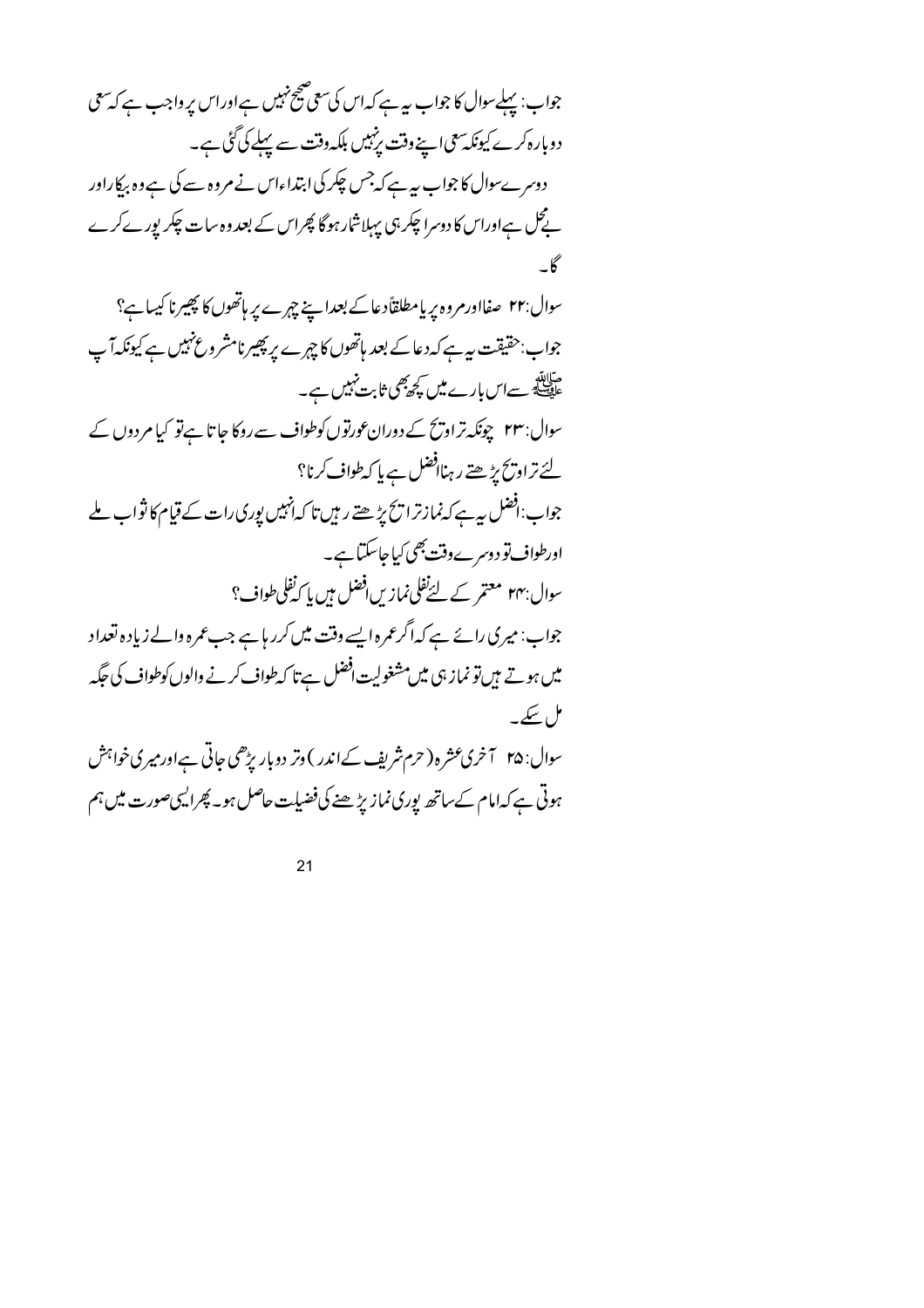کیا کریں؟ کیا آخرشب والی وتر چھوڑ دیں یااول شب والی؟ نیز کوئی ایپی دلیل ہےجس سےنقض وتر (لیمنی وتر کوتو ڑکرشفیع بنانے ) کا ثبوت ہو؟

جواب بقض وتر کا جوطر پقہ علماء کےنز دیک معروف ہے وہ صحیح نہیں ہے جس کی صورت ہیر ہے کہا گرکوئی شروع رات میں وتریڑ ھ چکاہے پھرآ خرشب میں اٹھ کراورنماز پڑ ھناجا ہتا ہے تو دو دو رکعات پڑھنے سے پہلے ( ایک رکعت ) وتر پڑھ کر اسے ثفع ( دورکعت ) بنالے۔ بیرکام اگر چی<sup>لو</sup>ض سلف نے کیا ہےلیکن سنت سے اس کی کوئی دلیل نہیں ۔ نیز پہلی رکعت ( جواول شب میں وتر کی غرض سے بڑ ھ چکا ہےاس برد وسری رکعت کی بنا ، صحیح نہیں ( جسے اب آ خرشب میں شفع کی غرض سے بڑ حدر ہا ہے ) کیونکہ پہلی اور دوسری رکعت کے درمیان فاصلہ کافی ہو چکاہے۔

اس لئے جوْتخص اول شب اور آخر شب دونوں وقت قیام کےختم ہونے تک امام کی متابعت کرنا جا ہتا ہےاس سے ہم کہتے ہیں کہ جب پہلا امام جواول شب میں وتریڑ ھا تا ہےاس کےساتھ وتریڑھئے تو امام کےسلام پھیرنے کے بعدایک رکعت اور بڑھ کراسے شفع بنا <u>لیح</u>جَے یعنی امام کےساتھ نماز میں اس نیت سے داخل ہوں کہ آپ دورکعت پڑھ رہے ہیں پھر جب امام سلام پھیر دیےتو کھڑےہوکرایک رکعت اور پڑھ کراسے شفع بنالیں تا کہ امام کےساتھ آپ کی وہی وتر شارہو، جوآ خرشب میں بڑ ھدے ہیں۔ سوال: ۲۶ ہم دیکھتے ہیں کہ بعض نمازی حرم شریف میں قدرت کے باوجودعین کعبہ کی طرف متوجه پیس ہوتے۔اس کا کیاحکم ہے؟ جواب:ان کی نماز باطل ہے کیونکہ جب عین کعبہ کا دیکھناممکن ہوتو اس کا استقبال ضروری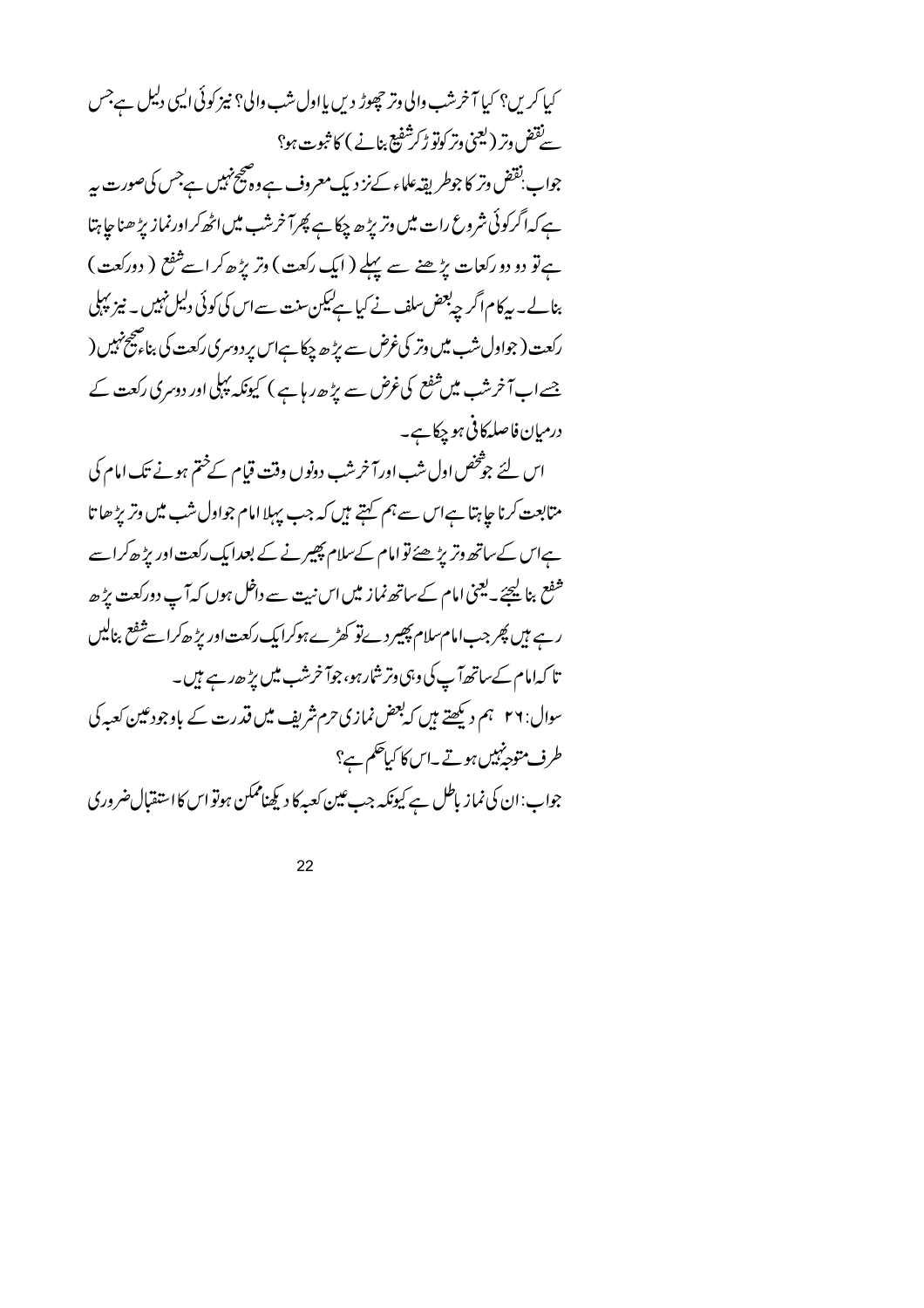ہےاوراب تو حکومت نے (اللہاسے جزائے خیر دے ) پتھروں پر دولائنیں تھینچ کر صحیح سمت کی نشاندھی کردی ہے۔اس لئے اگر آپ اس لائن کےمطابق کھڑے ہوں تو آپ کا رخ صح<br>پنج ہوگا ۔

سوال: ٢۷ جوشخص حرم میں تھااور کعبہ شریف کو نیہ دیکھ سکنے کی وجہ سے نمازیوں کی طرح اپنا رخ کر کے نمازادا کر لی کیکن نمازختم ہونے کے بعد معلوم ہوا کہ ان کارخ عین کعبہ کی طرف .<br>مہیں تھاتوان لوگوں کی نماز وں کا کیا حکم ہے؟ جواب: جہاں تک میر کی رائے ہے کہ اگران لوگوں نے مکمل غور وفکر سے کا م'ہیں لیاتھا توان یرا پنی نماز کالوٹاناواجب ہےاورغالب گمان ہے کہ آ دمی انچھی طرح غوروفکر سے کام لےتو عین کعبہاس کے لئے واضح ہوسکتا ہےاگر چہ وہ کسی الیمی جگہ ہوکہ لوگوں کے سامنے کھڑے ہونے کی دجہ سےاسے دیکھ نیدر ہاہو۔ اگر یہ ہات ہوکہ ایپیصورت میں وہ معذورہو کیونکہا سے (عین کعبہ کی متعین کرنے میں ) مشقت پیش آ رہی ہو،خاص کر جب کہ وہ ایسے وقت میں پہنچا ہوکہ جب لوگ نمازشروع کر چکے ہوں اورمسجد میں اسے دور جگہ ملتی ہواس لئے اس وقت عین کعبہ کا دیکھ سکنااور متعین

کرنامشکل ہوتو پھراس کے لئے یہی کافی ہوگا کہ وہ جہت کعبہ کی طرف متوجہ ہوجائے۔ میں اور کیا قنوت وتر اوراسی طرح عام دعاؤں میں ہاتھ اٹھایاجائے گا؟ جواب: دعائےقنوت وتر اللہ کے رسول ﷺ سے ثابت ہے۔حضرت حسن رضی اللہ عنہ نے الله کے رسول حالاتھ سے ایسی دعا کے متعلق یو چھا جسے قنوت وتر میں بڑھیں تو آ پے ایسے نے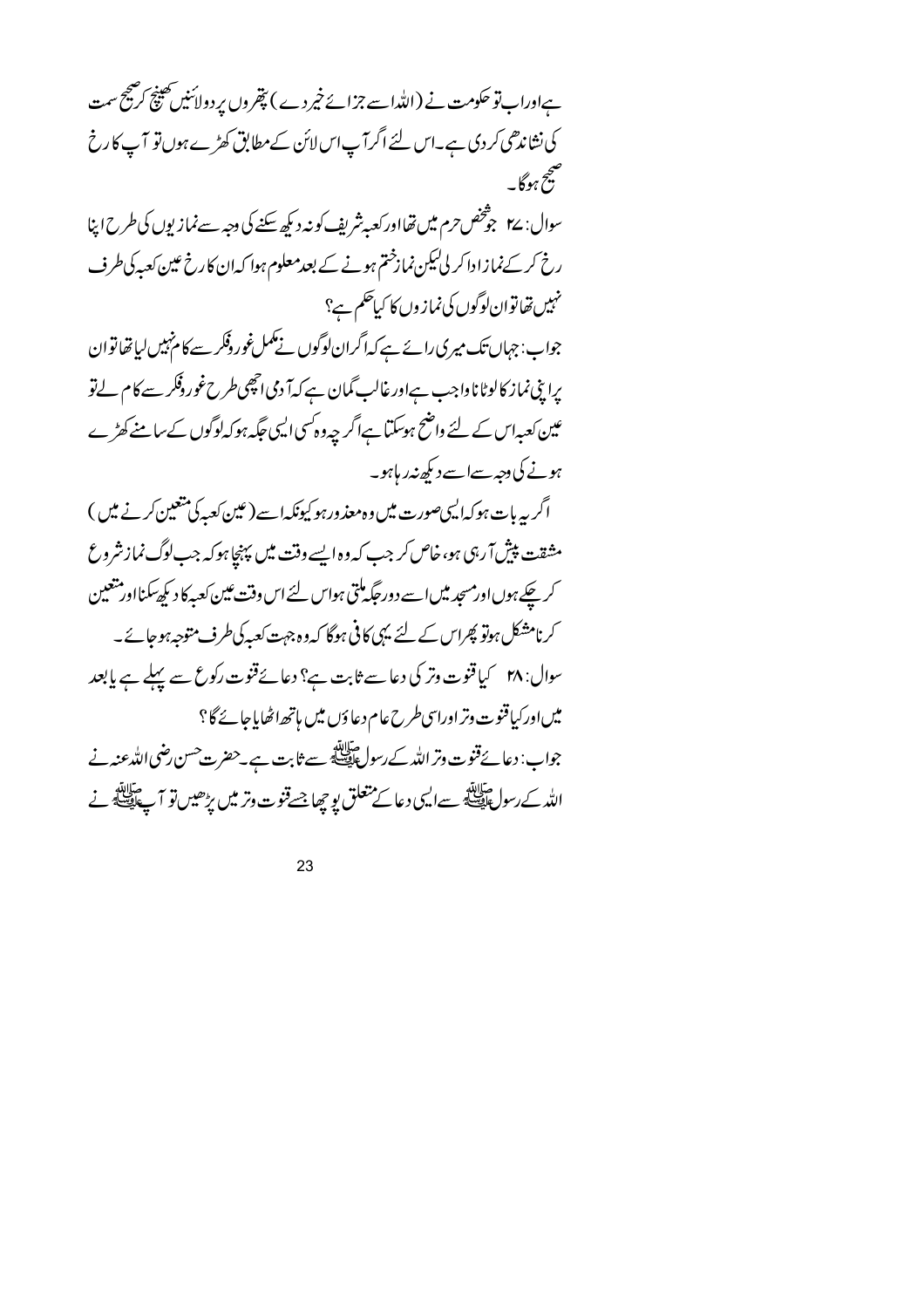$$
\begin{aligned}\n &\text{if } \mathcal{F}_1 \text{ and } \mathcal{F}_2 \text{ and } \mathcal{F}_3 \text{ are } \mathcal{F}_4 \text{ and } \mathcal{F}_5 \text{ are } \mathcal{F}_6 \text{ and } \mathcal{F}_7 \text{ are } \mathcal{F}_8 \text{ and } \mathcal{F}_9 \text{ are } \mathcal{F}_9 \text{ and } \mathcal{F}_1 \text{ and } \mathcal{F}_2 \text{ are } \mathcal{F}_4 \text{ and } \mathcal{F}_5 \text{ are } \mathcal{F}_6 \text{ and } \mathcal{F}_7 \text{ and } \mathcal{F}_8 \text{ are } \mathcal{F}_9 \text{ and } \mathcal{F}_9 \text{ are } \mathcal{F}_9 \text{ and } \mathcal{F}_9 \text{ are } \mathcal{F}_9 \text{ and } \mathcal{F}_9 \text{ are } \mathcal{F}_9 \text{ and } \mathcal{F}_9 \text{ and } \mathcal{F}_9 \text{ are } \mathcal{F}_9 \text{ and } \mathcal{F}_9 \text{ and } \mathcal{F}_9 \text{ are } \mathcal{F}_9 \text{ and } \mathcal{F}_9 \text{ and } \mathcal{F}_9 \text{ are } \mathcal{F}_9 \text{ and } \mathcal{F}_9 \text{ and } \mathcal{F}_9 \text{ are } \mathcal{F}_9 \text{ and } \mathcal{F}_9 \text{ and } \mathcal{F}_9 \text{ and } \mathcal{F}_9 \text{ and } \mathcal{F}_9 \text{ and } \mathcal{F}_9 \text{ and } \mathcal{F}_9 \text{ and } \mathcal{F}_9 \text{ and } \mathcal{F}_9 \text{ and } \mathcal{F}_9 \text{ and } \mathcal{F}_9 \text{ and } \mathcal{F}_9 \text{ and } \mathcal{F}_9 \text{ and } \mathcal{F}_9 \text{ and } \mathcal{F}_9 \text{ and } \mathcal{F}_9 \text{ and } \mathcal{F}_9 \text{ and } \mathcal{F}_9 \text{ and } \mathcal{F}_9 \text{ and } \mathcal{F}_9 \text{ and } \mathcal{F}_9 \text{ and } \mathcal{F}_9 \text{ and } \mathcal{F}_9 \text{ and } \mathcal{F}_9 \text{ and } \mathcal{F}_9 \text{ and } \mathcal{F}_9 \text{ and } \mathcal{F}_9 \text{ and } \mathcal
$$

ل ابوداؤد : ۱۴۳۵الوتر ـ تر ڼمري:۴۶۴ بابالقنو ت في الوتر \_ ل ابن الى شيبه باص ٣١٦ مخضر قيام الكيل ص ١٣٨ \_ لصحيح \_ صحيح البخاري١٣٩٣، الصلا ة باب سترة الامام سترة من خلفه -صحيح مسلم :۴ • ۱۵ الصلا ة باب سترة المصلى -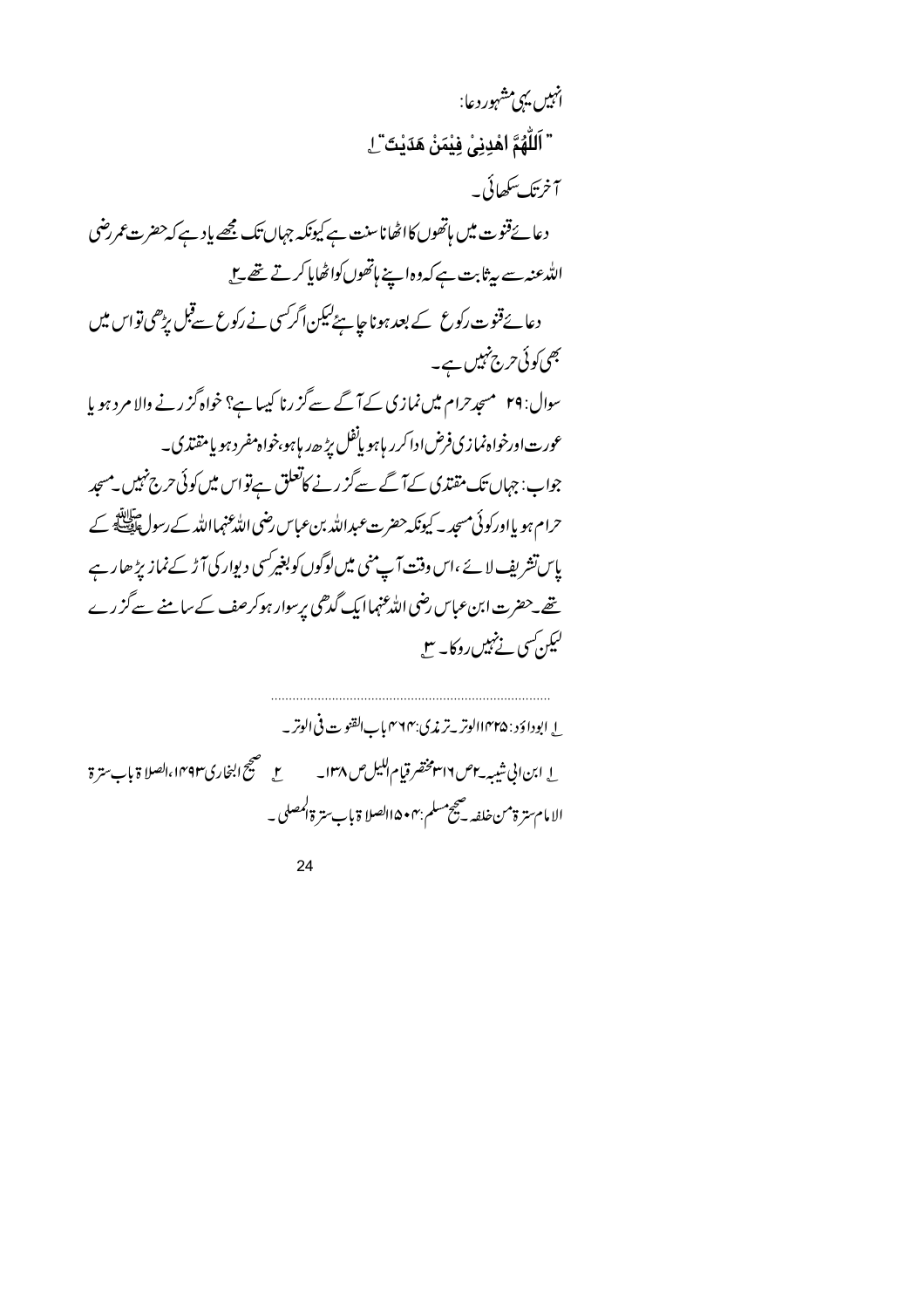اورا گرنمازی امام یامفرد ہےتواس کےآ گے سےگز رنا جائزنہیں ہےخواہ مسجدحرام میں ہو یااور سی مسجد میں کیونکہ نمازی کےآ گے سےگز رنے سے منع کی دلیل عام ہےاور کوئی ایسی دلیل نہیں ہےجس سے مکہ المکرّ مہ کی تخصیص کی جاسکے کہ وہاں نمازی کے آگے سےگز رنے والاکنہگارہوگایاگز رنے میں کوئی حرج نہیں ہے۔ سوال: ۳۰ جوعورتیں رمضان المبارک میں عمرہ کرتی ہیں ان کے لئے افضل گھر وں میں نماز پڑھناہے پامسجدحرام میں؟خواہ پیفرض نمازیں ہوں پاتر اویح۔( سائل کی مراد گھروں سےان کی جائے قیام ہے )۔ جواب:احادیث اس پر شامد ہیں کہ عورت کے لئے بہتر یہی ہے کہ وہ اپنے گھر ہی نماز بڑھےخواہ دہ مکہالمکرّ م**ہ می**ں ہو پاکسیاورحگیہ۔آپ ایسلج کاارشاد ہے: " لَاتَمْنَعُوْا إِمَاءَ اللَّهِ مَسَاجِدَ اللَّهِ وَبُتُوهُنَّ خَيْرٌ لَّهُنَّ " تر جمہ:اللّٰہ کی بندیوں کواللّٰہ کی مساجد سے نہ روکواوران کے گھران کے لئے بہترین ہیں۔ ل آپ کا پیفرمان مدینہ منورہ میں رہتے ہوئے ہے جب کہ مسجد نبوی میں نماز کی فضیلت (مسلَّم ) ہےاوراس دجہ سے بھی کہ عورت کا گھر کےاندرنماز بڑھنااس کے لئے زیادہ پردہ یوثی اور فتنے سے دوری کا سبب ہے۔معلوم ہوا کہ عورت کا گھر کےاندریڑ ھنازیادہ بہتر اور احجاجه سوال:ا٣وعائےُمتم القرآن نماز کےاندرمشروع ہےکہ نہیں؟ ل ابوداود : ٩٤ه الصلا ة باب خروج النساءالى المساجد عن ابن عمر رضي الله عنه -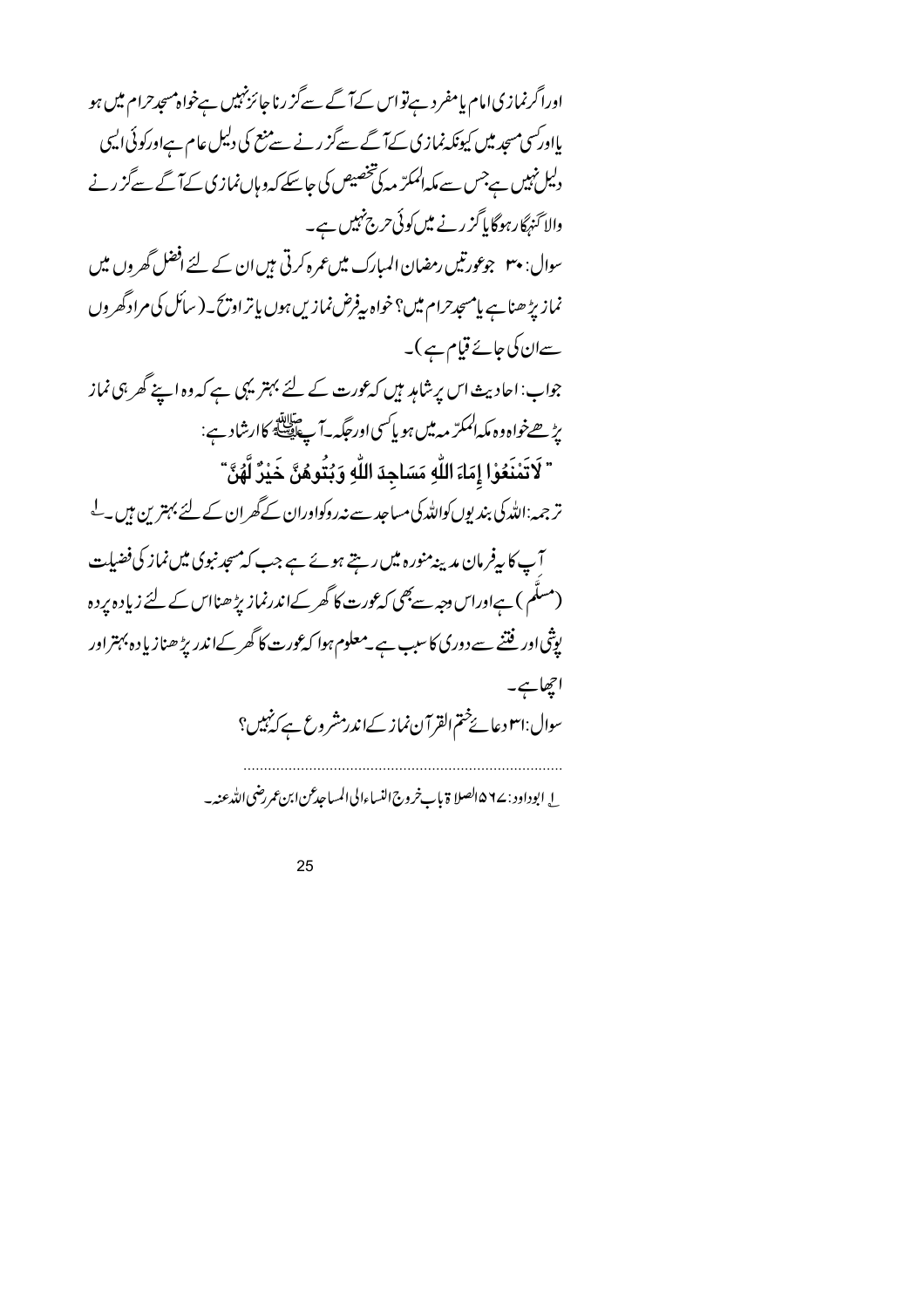سےاس کا ثبوت نہیں ہے کہ وہ لوگ نماز میں دعائے صحتم القرآن بڑھا کرتے تھے۔البتہ حضرت انس بن ما لک رضی اللهْ عنہماکے بارے میں بیآ پاہے کہ جب قرآن پاک ختم کرتے تواسيخ اہل وعيال كوجمع كر كے دعا كرتے ۔لے ليكن بينماز سے باہر كاواقعہ ہے۔ سوال:۳۲ قرآت قر آن کریم کاایصال ثواب مردوں یا زندوں کے لئے کیاجائے تواس کا کیاتھم ہے؟ جواب: امام احمد بن حنبل رحمہ اللہ کامشہور مذہب ہے کے سرطواف نماز اورقراءت قر آ ن کا ثواب زندہ یا مر دہ کو پہنچانے میں کوئی حرج نہیں ہےلیکن باوجوداس کے بیرکوئی ایپامشروع فعل نہیں ہے کہ لوگوں کواس کاحکم دیاجائے پااس کی ترغیب دلائی جائے بلکہ میت کے لئے دعاايصال ثواب سے بہتر ہے۔ چنانچہآ پے ایسے کاارشاد ہے کہ: "إِذَا مَـاتَ الْإِنْسَانُ اِنْقَطَعَ عَمَلُهُ إِلَّا مِنْ ثَلَاثَةٍ:إِلَّا مِنْ ۚ صَدَقَةٍ جَارِيَةٍ اَوْ عِلْمٍ يُنْتَفَعُ بِهِ اَوْ وَلَدٍ صَالِحٌ يَدْعُوْا لَهَ ۚ لِّ ترجمہ: جب انسان مرگیا تواس کے عمل کا ثوابِختم ہوگیا مگر تین چیزیں ہیں ( جن کا ثواب باقی رہتا ہے )ایک صدقہ جار بیردوسراعلم جس سے فائدہ اٹھایا جائے تیسرا نیک اولاد جوایں کے لئے دعا کرے۔ ا الطير اني (انجمع ١٤٢/٤) مع مسلم:١٦٣١الوصية باب مايلحق الانسان من الثواب بعد وفاية عن الى هربره رضي الله عنه -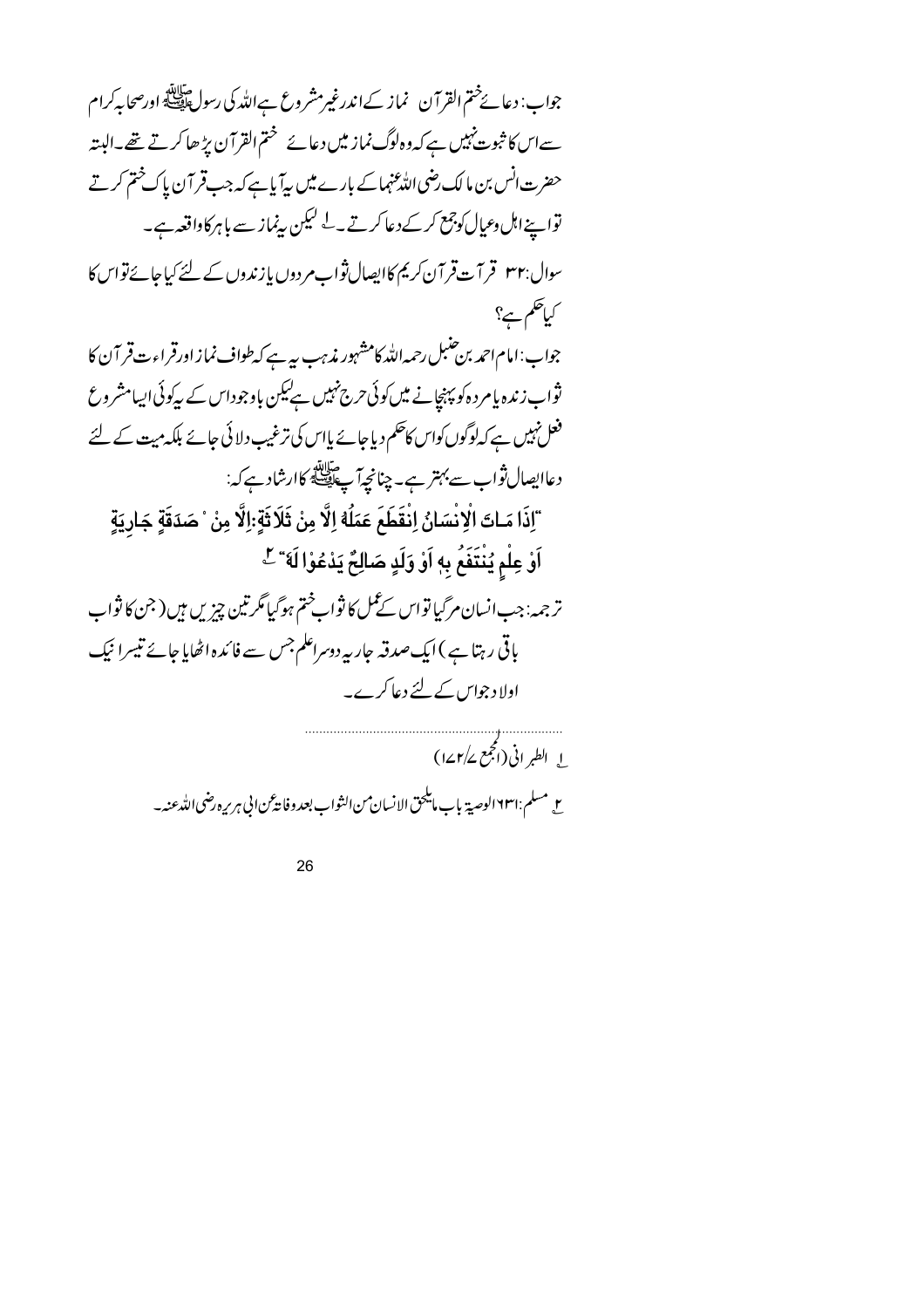آ ﷺ نے رہبیںفر مایا کہ نیک اولا دجواس کے لئے نیک عمل کرے ہلکہ فر مایا نیک اولا د جواس کے لئے دعا کرے۔اس سے معلوم ہوا کہ دعا کرناامداءِثواب سے بہتر ہے۔ سوال: ۳۳ نماز ( قیام اللیل ) کے دوران مسجد حرام میں حلقہ بنا کر بیٹھ کر بات چیت کرنا، ہنسی مذاق کرنااورکھانا پینا کیسا ہے؟ جواب اس میں کوئی شک نہیں کہ پیر کت نمازیوں کے لئے تشویش کا باعث اورخودان کے لئے امام کی متابعت اوراجر قیام سےمحرومی کا سبب ہےاور جب اس سےنمازیوں کوتشویش اور پریشانی ہوگی بٹمل حرام ہوگا۔ کیونکہ آ پے ایک نے صحابہ کرام کوقر اءت قر آن کے وقت ایک دوسرے پرآواز بلندکرنے سے منع فرمایا ہے۔ ( تومصلیوں کےسامنے بات چیت خصوصاً ہٹسی مذاق تواورزیادہ معیوب ہے )۔ سوال:۳۴ \_رمضان المبارك بإغير رمضان ميں عمر ہ كرنے والوں برطواف وداع واجب ہے پانہیںاوراس بارے میں احتیاط کیاہے؟ جواب بھیج مذہب یہی ہے کہ معتمر یرخواہ رمضان ہو یاغیر رمضان طواف وداع داجب ہے لیکن اگر عمرہ سے فارغ ہونے کےفوراً بعد مکہ المکرّ مہ چھوڑ ناجا ہتا ہےتو یہااطواف ہی کافی  $-\leftarrow$ سوال: ۳۵ احرام کی دورکعتوں سے متعلق اگر سی فرض نماز کا وقت نہیں ہےتو کیا آ پے اپنے سے کوئی خاص نص وار د ہے؟ جواب: نبی کریم سائی ہے۔ خاص احرام کے لئے کوئی نماز ثابت نہیں ہے اس لئے ہم کہتے میں کہ اگر <sup>س</sup>ی فرض نماز کا دفت ہےتو بغیرتو فرض نماز کے بعداحرام باند <u>ھے</u>اورا گر سی فرض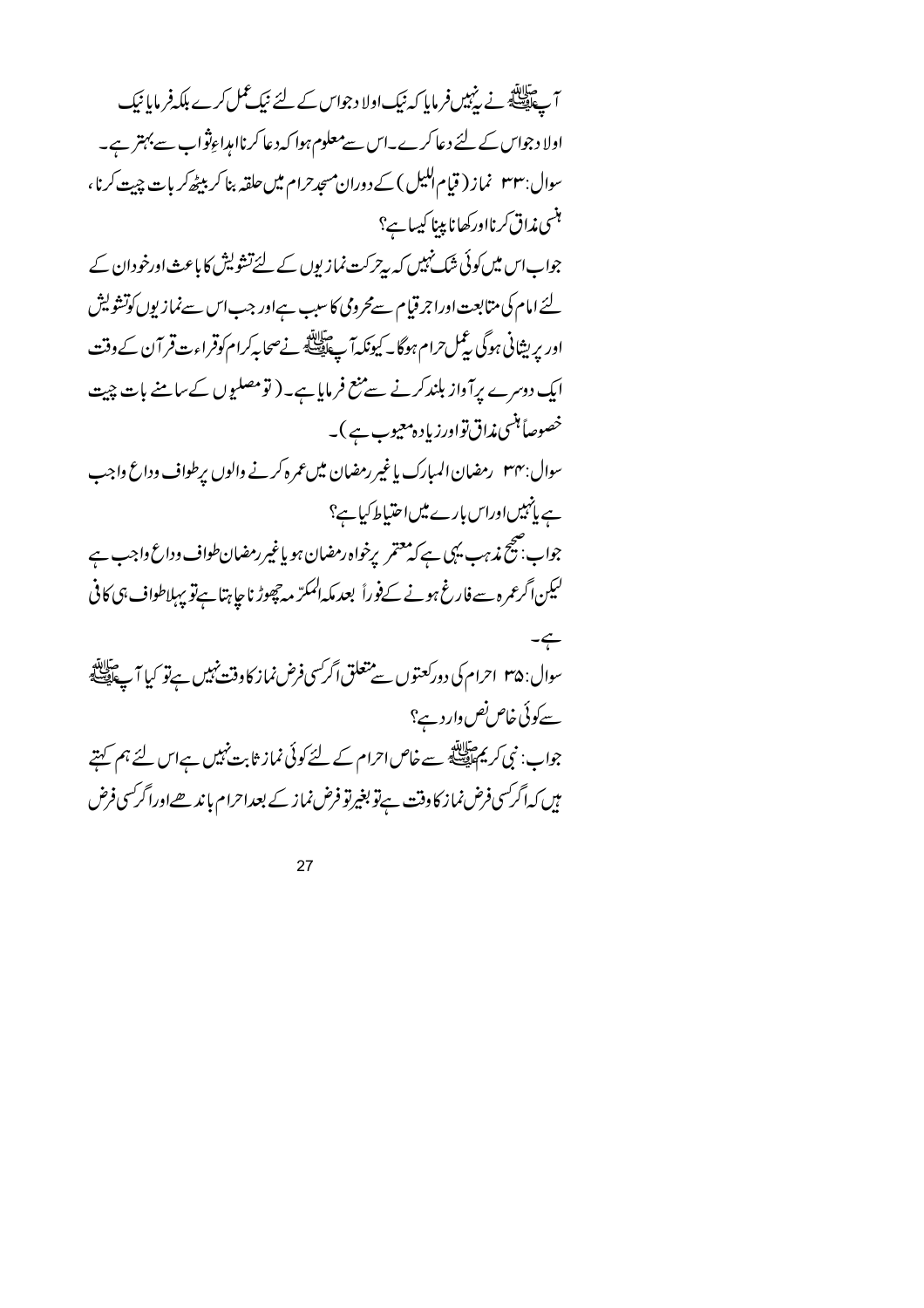نماز کا وقت نہیں ہےتو بغیرنماز پڑھے ہی احرام با ندھ لےاوراگر تحیۃ الوضوء کی نبیت سے دورکعت پڑھ لےتواجھا ہےاسی طرح اگر جاشت کاوقت ہےاورنماز جاشت کی نیت سے بڑھ لےتو بھی اچھاہے۔ سوال: ۳۶ جو شخص رمضان المبارك میں عمرہ کے بعد چند دن مکہ الممکرّ مہ میں مقیم ر ہااس کے پق میں تکرارعمرہ افضل ہے پا کہ ایک عمرہ کے بعد بار بارطواف کرتے رہنا۔اسی طرح ایام حج میں اس کے لئے کیاافضل ہے؟ جواب: افضل یہی ہے کہ وہ بار بارعمرہ نہ کرے کیونکہ بار بارعمرہ کرنا عہد نبوی اورعہدصحابہ میں معروف نہ تھا بلکہ عمرہ توایک مستقل سفرکر کے کیا جا تا ہےاور بار بارطواف بھی نہیں کرنا چاہئے تا کہ لوگ اپنے عمرہ پانچ کا طواف کررہے ہیں ان کے لئے تکگی نہ ہو بلکہ نفلی نماز ،قراء ت قر آن اور کثر ت سے ذکرا<sup>ل</sup>ی جیسےاعمال میں مشغول رہے جوقر ب<sup>ال</sup>لی کا ذ ریعہ ہیں۔ سوال: سے جوشخص حج وعمرہ کے لئے آیااور مکہ الممکرّ مہ کی دوسری مساحید میں بھی نمازیں ادا کرتا ہےتو کیاا سے وہی زیادہ اجرحاصل ہوگا جو مسجدحرام میں نماز بڑھنے سے حاصل ہوتا ہے؟ جواب:اسے وہ زیادہ اجرنصیب نہ ہوگا جومسجدحرام میں نماز پڑھنے سے حاصل ہوتا ہے کیونکہ صحیح مسلم میں آپ اللہ کافر مان ہے کہ:<br>کیونکہ سیح مسلم میں آپ ایک کافر مان ہے کہ: " صَلَاـةٌ فِـىٰ مَسْـجِــدِىٰ هٰـذَا خَيْـرٌ مِّـنْ اَلفِ صَلَاةٍ فِيْمَـا سِوَاهَ اِلَّا مَسْجِدُ الْكَعْبَةِ ۖ

ل مسلم:١٣٩٦/ كجج بإب فضل الصلا ة بمسجد ي مكه دالمدينه عن ام الموثنين ميمونه رضي الله عنها –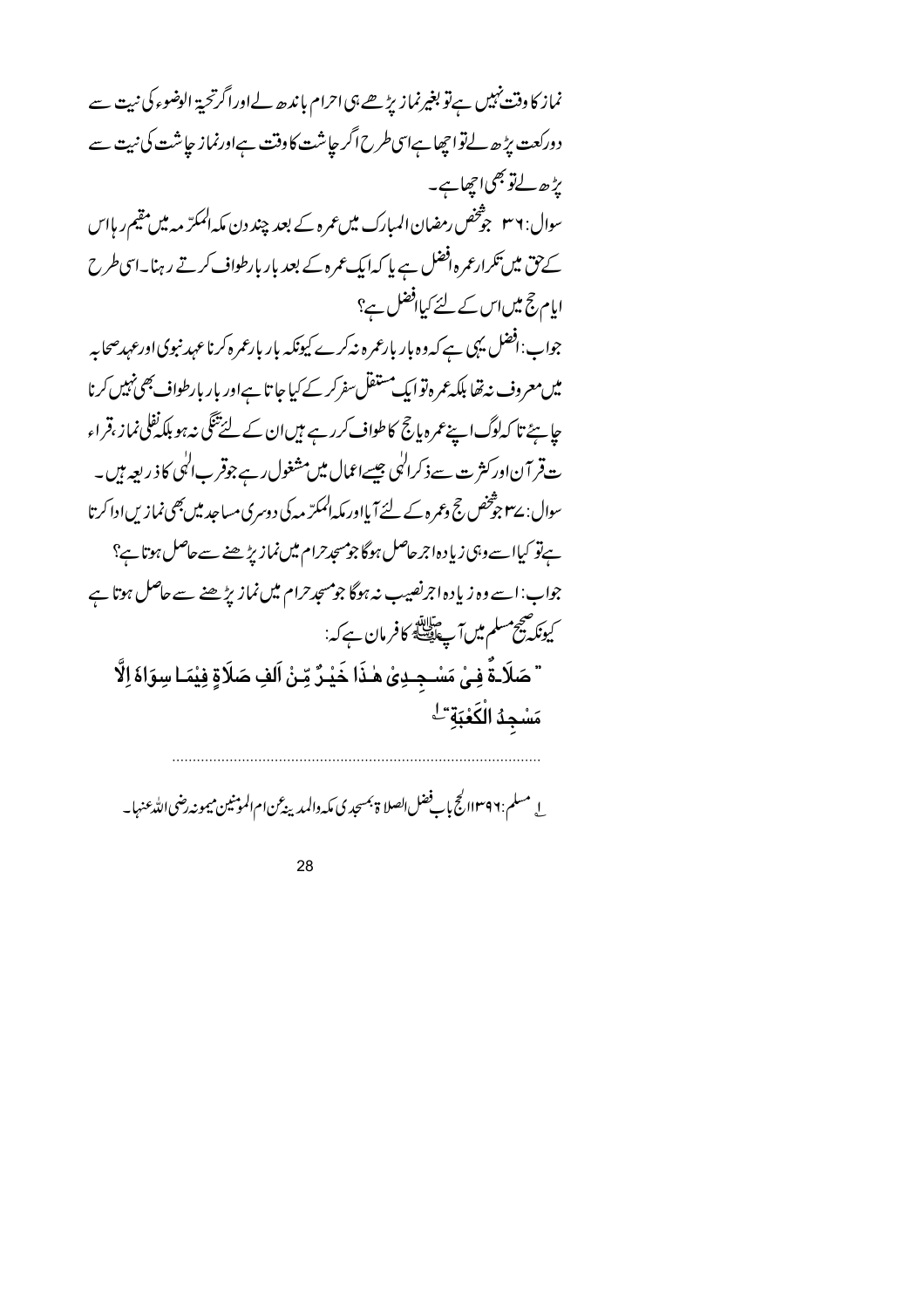تر جمہ: میری اس مسجد میں نمازمسجد کعبہ کے علاوہ دوسری مساجد کی نماز سے ہزار گناافضل

تو ہ<br>تو آۓ پہلے نے زیادہاجرکومسجد کعبہ کے ساتھ خاص فرمایا ہے۔ سوال: ۳۸ آپ ہمارےان امام اورموذن بھائیوں کوکیانفیجت فرماتے ہیں جووز ارۃ الحج والا وقاف اور جماعت مسجد کی موافقت کے بغیرکسی کواپنا قائم مقام بنا کرسف<sup>ل</sup> پر جاتے ہیں اور بەھىمعلوم رہے كہ بسااوقات ايسے څنص كے ذ مەبيەكام سونیاجا تا ہے كہ جواس كا اہل نہیں ہوتا۔اسی طرح بعض ملاز مین وکارکنان حکومت بغیراجازت کےاپنے ذمے کا کام چھوڑ کرطلب ثواب اورنماز کی فضیات کےحصول اورعمرہ کی *غرض سے* چلے جاتے ہیں؟ جواب:اس بارے میں مجھے پہ کہنا ہے کہان کااپنے کام پرموجودر ہناعمرہ کے لئے جانے سےافضل ہے کیونکہ وہا پنے کام پر باقی رہ کراپنے اوپرواجب ذیمہ داری کونبھا ئیں گے جس میں کوتا ہی کرنے پر گناہ لا زم آئے گااورعمرے کے لئے جاناا بک نفلی عبادت ہےجس کے چھوڑنے پران پرکوئی عتماب نہیں۔ لہٰذاان تمام بھائیوں سے ہماری ناصحانہ گزارش ہےجنہوں نے بیرکام صرف طلب ثواب کے لئے کیا ہے کہ ثواب واجرآ پ کی اپنی ملازمت اوراعمال واجہ کی ادائیگی میں ہےاورآپ کااپنے واجب کوچھوڑ کرعمرہ کے لئے جانا ثواب کے مقابلے میں گناہ سے زیادہ قریب ہے۔

ل سائل کی مرادسفر سے عمرہ کاسفر ہے۔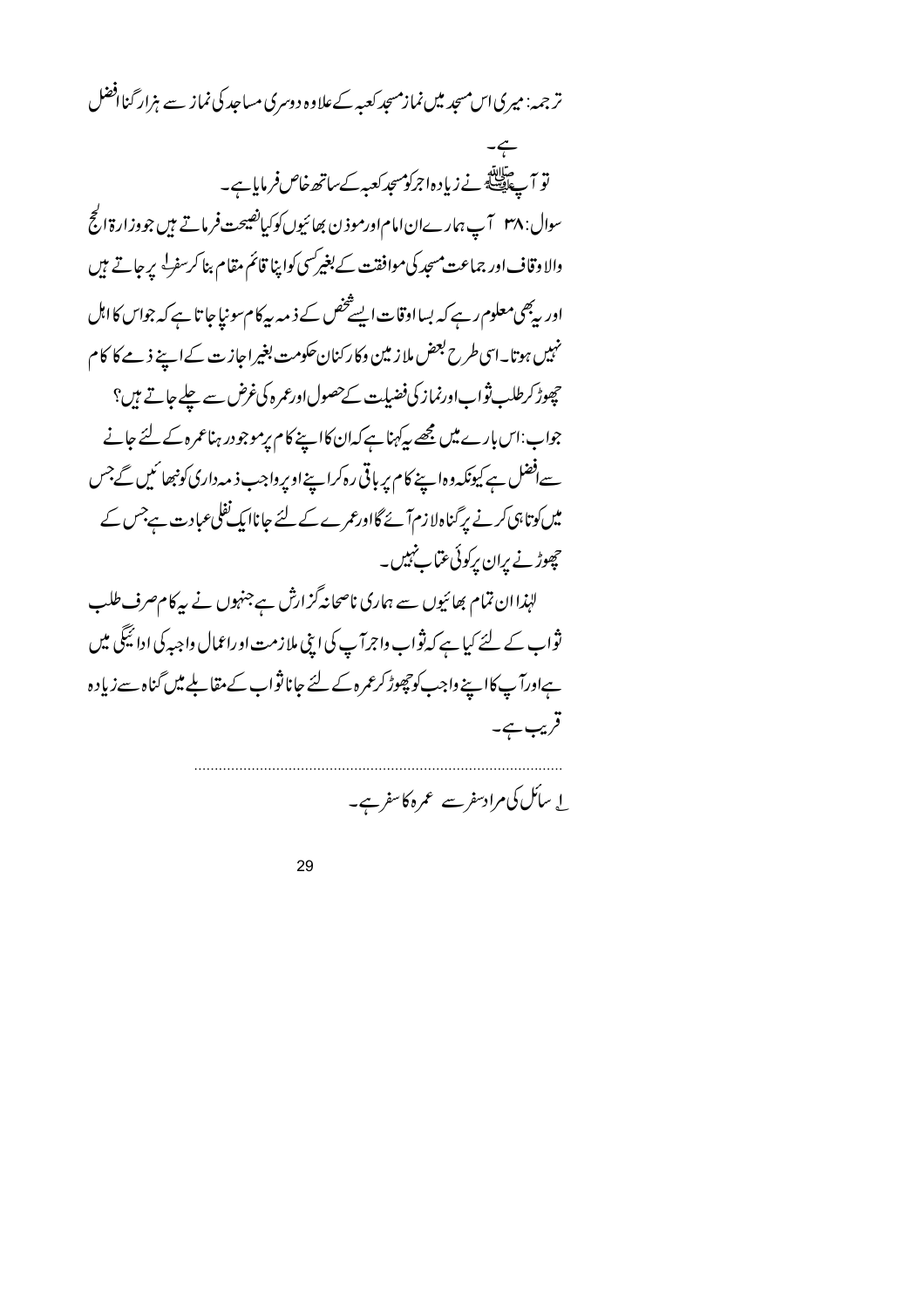سوال: ٣٩ جب ہم نے قر آن پاک ختم کرلیا تو کیا ہمارے لئے دعائےختم القر آن مشروع ہے؟ نیز شخ الاسلام امام ابن تیمیہ رحمہ اللہ کی طرف دعائےختم القرآن کی نسبت کہاں تک صحیح ہے؟ جواب: ہم پہلے کہہ چکے ہیں کہ حضرت انس بن مالک رضی اللہ عنہ جب قر آن پاک ختم کرتے تواسینےاہل وعیال کوجمع کرکے دعافر ماتے۔ جہاں تک دعائے ختم القرآن کی شیخ الاسلام کی طرف نسبت کاتعلق ہےتو میں نہیں سمجھتا کہ وہیج ہے کیونکہان کی سی کتاب میں کہیں بھی پہ دعامذ کورنہیں ہے۔ سوال: ۴۰ اگر کوئی شخص مسعی کے پیچھے کی گئی توسیع میں نماز پڑ ھتا ہے تو کیااس کااجرمسجد حرام میں نمازیڑھنے والے کے برابر ہے؟ جواب: جوْخص سائل کی ذکر کی گُنی جگہ میں نمازیڑ ھتا ہےاس کااجرمسجدحرام میں نمازیڑ ھنے والے کے برابر بلا شپز ہیں ہےلیکن اگرصورت حال ہیہ ہے کہ مسجد حرام کے پر ہوجانے کی وجہ سے صفیں ایک دوسرے سے متصل ہیں، مسعی بھی نمازیوں سے پر ہےاور صفیں اس جدید توسیع تک پہنچ چکی ہیں تو امید کی جاتی ہے کہ اس کووہی اجر ملے گا جوحرم میں نمازیڑ ھنے والےکوملتاہے۔ سوال:۴۱ اسعورت کا کیاحکم ہے جومکہ المکرّ مہ پہنچنے کے بعد جا ئصہ ہوگئی اوراس کےاہل وعيال مكه سے سفركرنا چاہتے ہيں ۔كياوہ لوگ اس كاانتطاركريں يا سفركر جائميں؟ خواہ سفر كى مسافت قصر کی ہو پااس سے کم؟ جواب:اگر بیرعورت طواف سےقبل حائضہ ہوئی ہےتو پاک ہونے تک انتطارکرے گی اور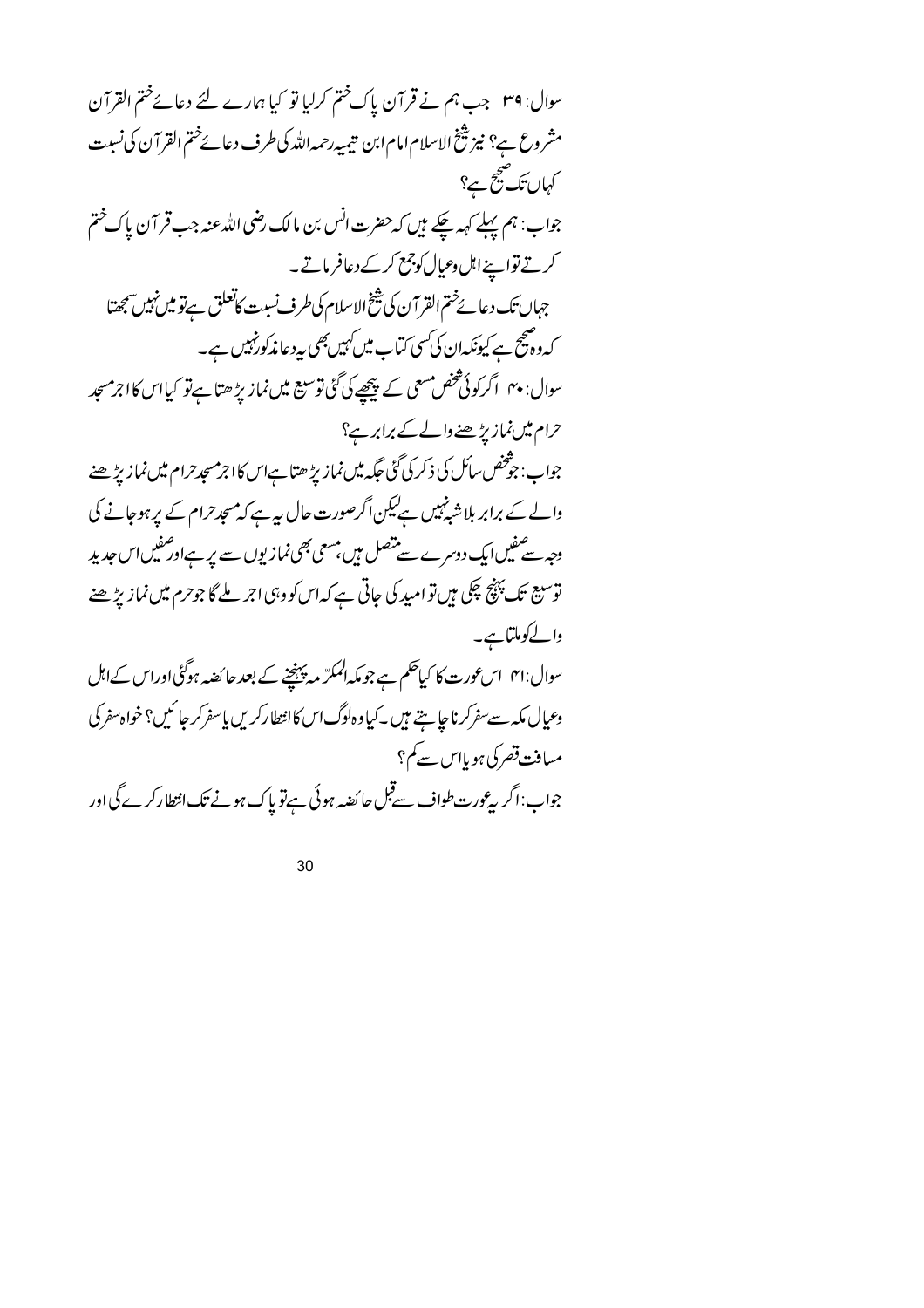یا کی کے بعدطواف وغیرہ کرکےا پناعمرہ یورا کرے گی۔ ہاں اگراس نے احرام باندھتے وقت پیشرط لگائی ہے کہ جہاں *کہیں بھی مجھے د*کاوٹ پیش آئی و ہیں میں حلال ہوجاؤں گی تو الیہی صورت میں وہ حلال ہوکرا ہے اہل وعیال کے ساتھ مکہ سے سفرکرے گی اس پرکوئی حرج تنہیں ہے۔ سوال: ۴۲ گله المکرّ مه میں شدت از دھام کی وجہ سے اگرنمازی زمین پرسجدہ نہ کر سکے تو اس کا کیا حکم ہے؟ جواب:اگرسحدہ کرناممکن ہولیکن اس طرح نیکر سکے جس طرح مشر وع ہے کہ دونوں ہاتھوں کے درمیان کشادگی ہووغیر ہ وغیر ہاتو جیسےبھی ممکن ہوسجد ہ کرےاورا گرسجد ہ کرناممکن نہ ہوتو وہ بیٹھ کراشارہ سے سجدہ کرے۔بعض علماء کا خیال ہے کہ وہ امام کے سجد ہ سے اٹھنےاور حکیہ کے کشادہ ہونے کاانتطارکرےاور جب جگہ کشادہ ہوجائے تو سجدہ کرے لجض دوسرے علماء کا خیال ہے کہ اپنے سامنے والےنمایوں کی پیٹھ پرسچدہ کرے۔ کیکن پہلاقول ہی صحت کے زیادہ قریب ہے یعنی وہ اشارہ سے سجدہ کرے گا کیونکہ اس وقت وہ عاجز ہےاور جو شخص سجدہ کرنے سے عاجز ہووہ اشارہ سے سجدہ کرے گا۔ سوال: ۴۳ حالت احرام میں عورت کا سونے کی انگوٹھی وغیرہ پہننا کیہا ہے جب کہ بسا اوقات غیرمحرم کےسامنےاسے (مجبوراً) ظاہربھی کرتی ہے۔ جواب: حالت احرام میں عورت حسب خواہش سونا پہن سکتی ہے حتی کہ پاتھوں میں انگوٹھی ادرنگن بھی لیکن ایسی صورت میں فتنہ کےخوف سےاجنبی مردوں سے اسے چھائے گی۔ سوال بہہم مطاف میں از دھام کی صورت میں عورت کانفلی طواف کرناافضل ہے پامر دوں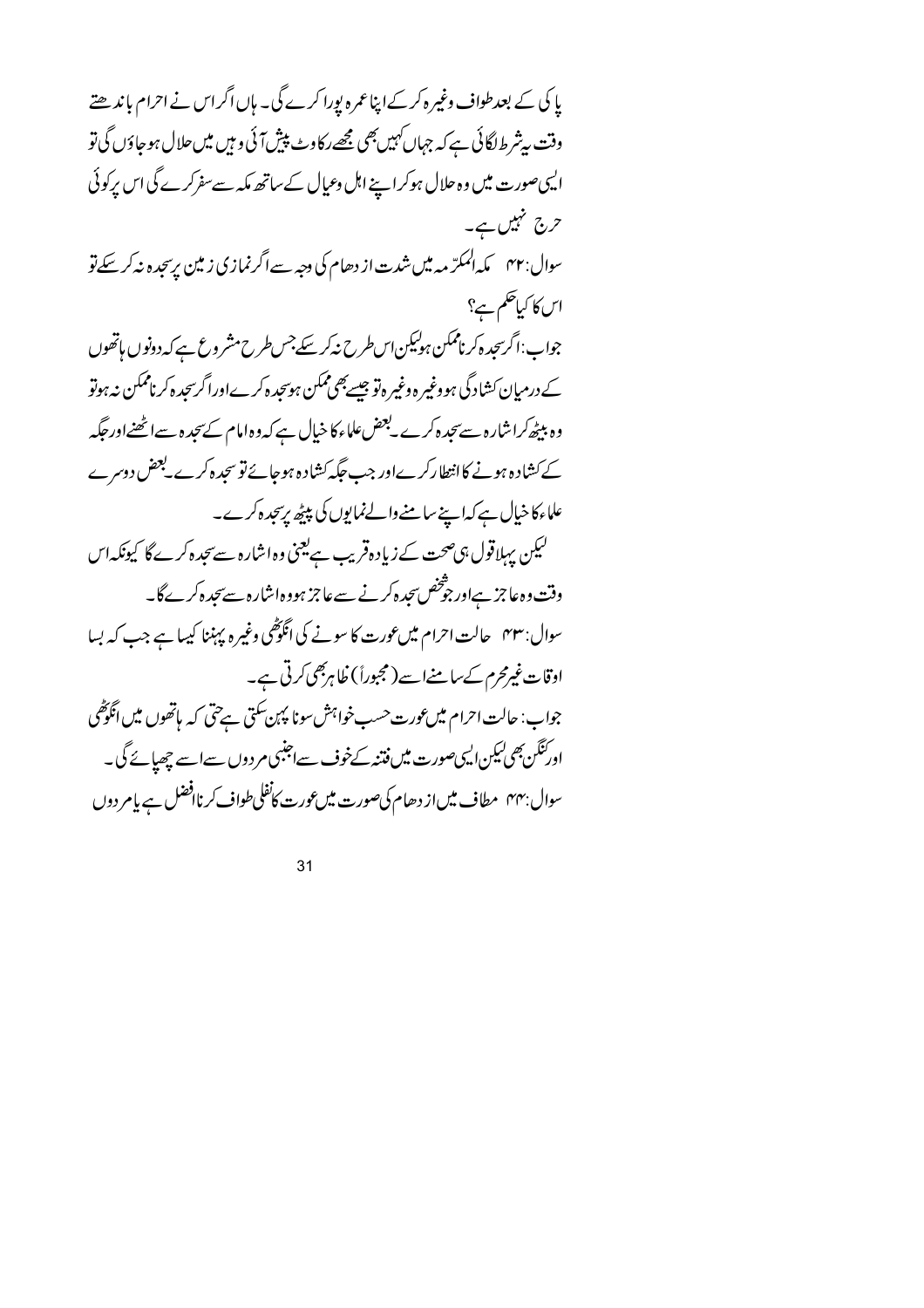<sub>سے</sub> دوررہ کردوسری عبادات میں مشغول رہنا؟ جواب:موسم حج وعمرہ میں جب مردوں کے لئے بار بارطواف نہ کرنا بہتر ہےتو عورتوں کا بار بارطواف کرنابدرجهاولی بہتر نہ ہوگا۔ سوال: ۴۵ | جنبی مر دوں کی موجود گی میں جج وعمرہ کرنے والی عوت کا چہرہ کھلا رکھنا کیسا ہے؟ جواب:اجنبی مر دوں کی موجود گی میں عورت کااپنے چہرے کوکھلا رکھناحرام ہےخواہ حج دعمرہ میں ہو یادوسرےایام میں۔ سوال:٣٦ حالت احرام میں عورت کے لئے برقعہ اورنقاب پہننے کا کیا حکم ہے؟ جواب: جہاں تک برقعہ کاتعلق ہےتو چونکہ آپ اللہ کے نے عورت کوحالت احرام میں نقاب پیننے سے منع فرمایا ہے کہ اس لئے برقعہ پہننا بدرجہ اولی منع ہوگا۔اس لئے (اس کے لئے برقعہ ونقاب کا استعمال تو جائز نہ ہوگا )اگراس کےاردگر داجنبی مر دموجود ہوں تو اوڑھنی سے اپنے پورے چہرےکو چھیائے گی اوراگراس کے پاس اجنبی مرد نہ ہوں تواپنا چہرہ کھولے رہےگی۔ یہی طریقہ بہتراورسنت ہے۔ سوال: ۴۷ سچھاوگ امام کے ساتھ گیارہ رکعت پڑھ کرالگ ہوجاتے ہیں ہے کہتے ہوئے کەللەك رسول قايلىق رمضان ياغىررمضان مىن گیارەركعت سےزیاد *مہیں پڑھتے* تھ؟ جواب:ایپا کرناخلاف سنت ہےاس میں متوقع اجروثواب سےمحرومی کااندیشہ ہےاوراسوۂ سلف کےخلاف ہے۔اس لئے کہ جوصحا پہ کرام رسول اللہ اپنے کے ساتھ شریک نماز ہوتے

ل البخاري: ۱۸۳۸ـ الحج باب ما ينهي من الطيب للحرم والحريمة -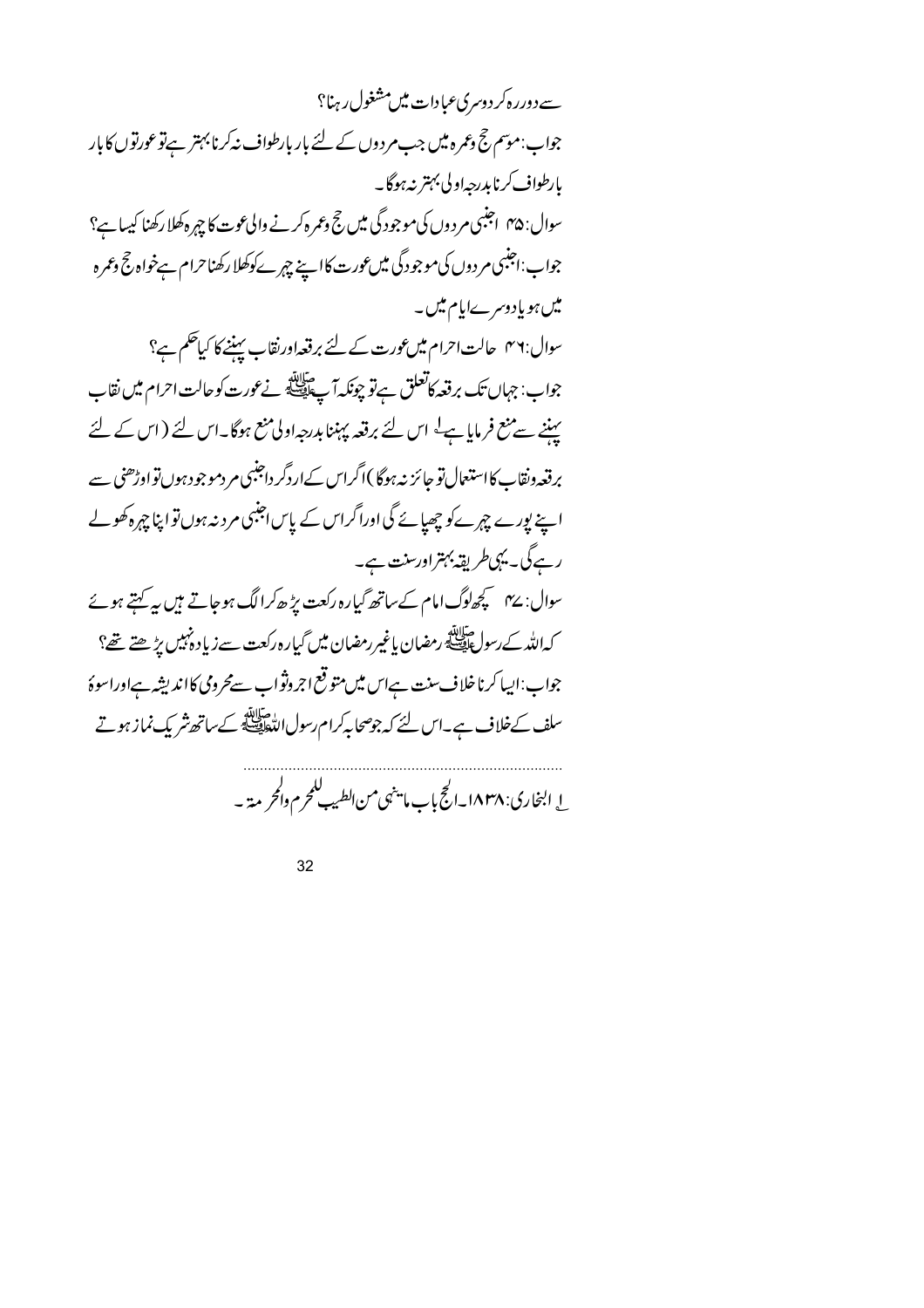تھے، وہ آپ سے پہلےنماز سےنہیں پلٹے تھےاورصحابہ کرام رضوان اللہ علیہم اجمعین تو ا<sup>ی</sup>سی چیز وں میں بھی امام کی موافقت کرتے تھے جس کومشر وع عمل پر زیاد ہ بھچتے تھے۔ چنانچہ حضرت عثان رضی اللہ عنہ نے جب منی میں پوری نماز بڑ ھائی تو صحابہ کرام نے ان کا رد کیا لیکن پوری نماز بڑھنے میں ان کی انتاع کے کیونکہ ان کا کہنا تھا کہ اختلاف فتنہ ہے،اس لئے کچھالوگوں کا ایبا کرنا اس ثواب سے محرومی کا سبب ہے، جوامام کے ساتھ قیام سے حاصل ہوتا ہے۔ چنانچہ نبی کر پر حالاتھ نے فرمایا کہ: " مَنْ قَامَ مَعَ الْإِمَامِ حَتَّى انَصَرَفَ كُتِبَ لَهُ قِيَامُ لَيْلَةٍ ّ تر جہہ: جوْخص امام کےساتھ اس کے فارغ ہونے تک شریک نماز ر ہاتواس کے لئے پوری رات کے قیام کا نواب *لکھ*اجا تا ہے گے اور گیارہ رکعت سے زیادہ نماز پڑھنا حرام نہیں ہے بلکہ جائز امور میں سے ہے۔اس کی دلیل پہ ہے کہ جب نبی اکر م اقلیقی سے ایک آ دی نے رات کی نماز کے متعلق دریافت کیا تو آپ نےفرمایا: "مَثْنىٰ مَثْنىٰ فَإِذَا خَشِيَ اَحَدُكُمُ الصُّبْحَ صَلّٰى وَاحِدَةً فَاَوْتَرَتْ لَهَ مَا صَلُّبٌ تر جمہ:رات کی نماز دود درکعت کرکے پڑھی جائے ،اور جب کسی کو پیج ہوجانے کااندیشہ ہوتو ا إلىخاري:٨٣ اتقصيرالصلا ة بإب الصلا ة <sup>بمن</sup>ى ي<sup>مسلم :</sup> ٩٩٥ صلا ة المسافرين بإب الصلا ة بمنى \_ ح \_ ابوداود : ۵ کے١٢الصلا ة باب قيام شہر رمضان ۔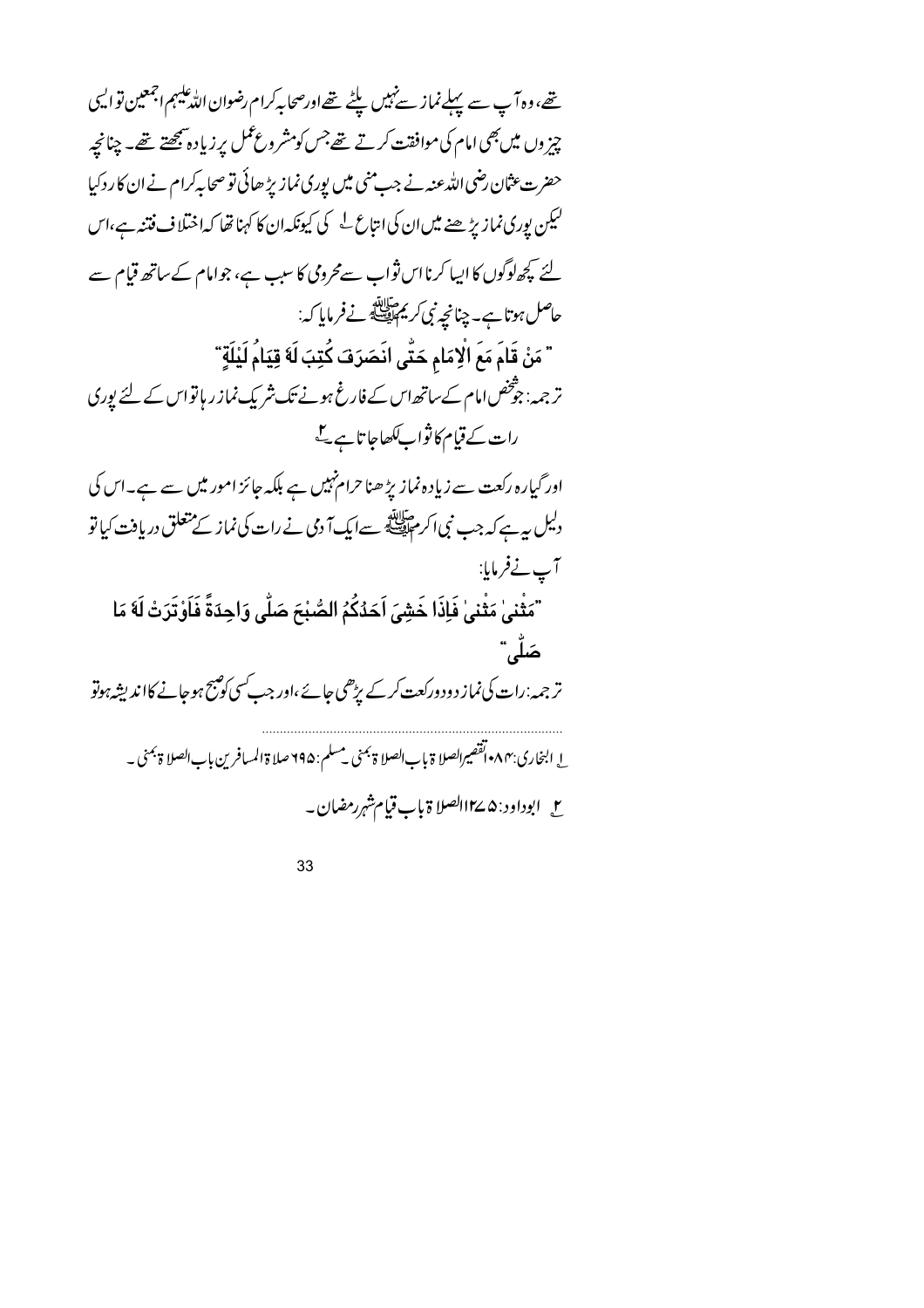| ایک رکعت پڑھ لے جواس کی پڑھی ہوئی نماز کووتر بنادے گی۔                                         |
|------------------------------------------------------------------------------------------------|
| .<br>نبی ایک اسے کوئی مقررہ عدد نہ بتلائی اورا گر گیارہ رکعت سے زیادہ پڑھنا حرام ہوتا          |
| تو آپ آ <sup>لات</sup> ه ضرور بیان فرمادیت <sup>ے</sup> ۔                                      |
| اسلئے میری نصیحت یہی ہے کہ امام کے فارغ ہونے تک اسکی متابعت کرتے رہنا                          |
| جايځ۔                                                                                          |
| سوال: ۴۸   آپ ایسے خص کوکیانصیحت فرماتے ہیں جواجر وثواب کی غرض سے مکہ جا تا ہے                 |
| لیکن حرم شریف آتے جاتے اس کی عورتیں پردہ وغیرہ کا لحاظ نہیں کرتیں اوراس پروہ ان                |
| کی تګرانی بھی نہیں کرتا ؟                                                                      |
| جواب:اس کا مکہ جانا جائز ہےاوراس کورمضان المبارک میں عمرہ کا ثواب بھی ملے گا۔بس                |
| اسے جا ہئے کہ وہاں بھی اپنی عورتوں کو بے پردگی سےاسی طرح روکے جیسےاپنے شہر میں                 |
| منع کرتا ہے۔اس کے مکہ جانےاورعورتوں کے بے پر دہ نکلنے میں کوئی تلا زم نہیں ہے۔                 |
| سوال: ۴۹   مسجد حرام میں بچوں کا ساتھ لے جانا کیہا ہے جب کہ اس سے نمازیوں اور                  |
| تلاوت کرنے والوں کوتشویش ہوتی ہے۔                                                              |
| جواب: اگر نماز بوں ، ذکر کرنے والوں اور تلاوت کرنے والوں کوتشو لیش ہوتی ہوتو بچوں کو           |
| مسجدحرام پاکسی اورمسجد میں اپنے ساتھ لے جانا جائز نہیں ہے۔                                     |
| سوال: • ۵   ماه رمضان المبارك كى مناسبت سے آپ عام مسلمانوں اور خاص طور پرعمر ه                 |
| کرنے والوں کوکیاتھیجت فرماتے ہیں؟                                                              |
| جواب:انہیں ہماری <i>پیضیحت ہے کہ</i> دہ لوگ تلاوت قر آن پاک،ذکرا <sup>ل</sup> ی اورخدمت وغیر ہ |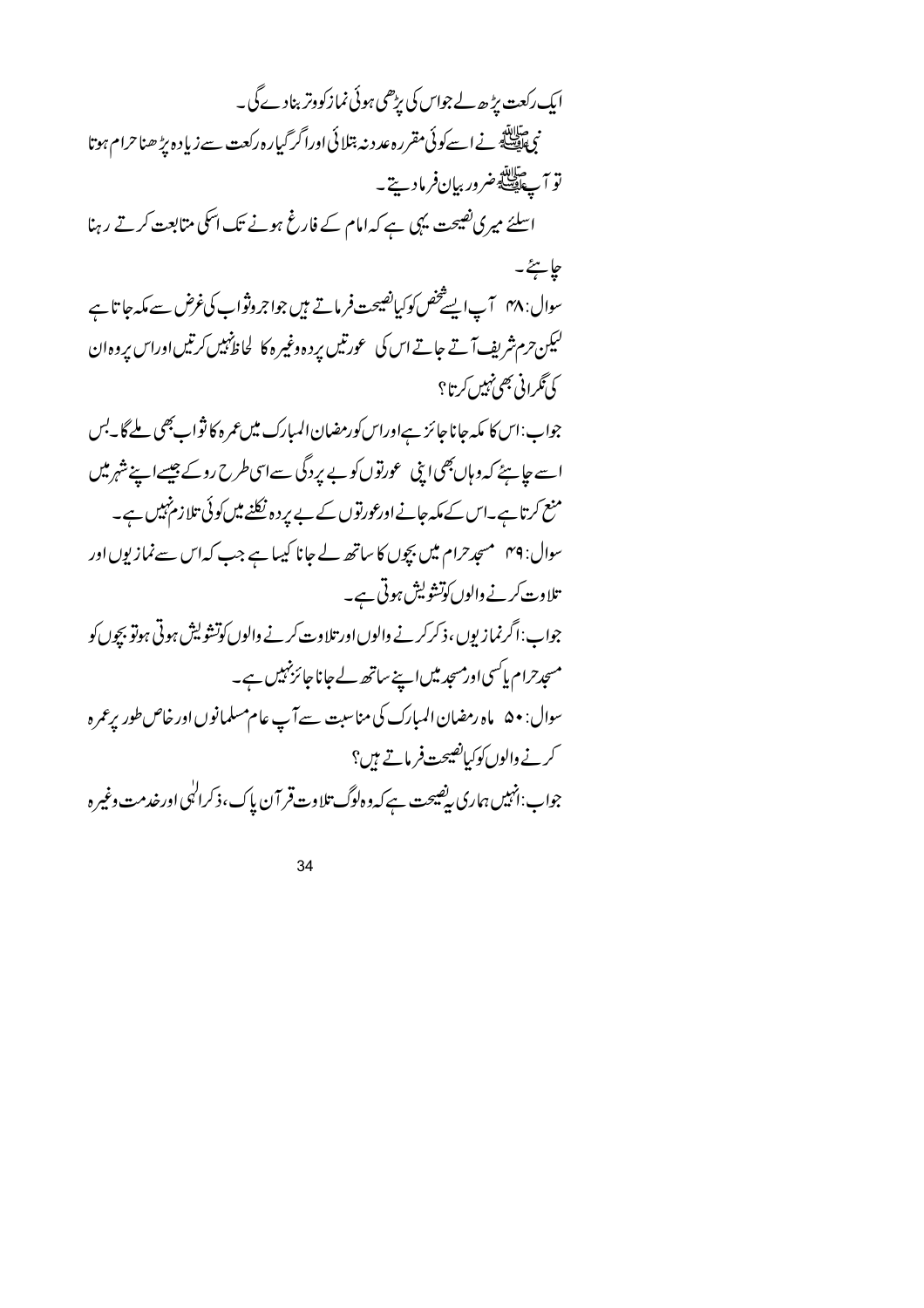جیسی طاعات <sub>وعبا</sub>دات کثرت سے کریں۔ بفضلہ تعالیٰ تر جمہ مکمل ہوااللہ سے ہماری درخواست ہے کہ وہ ہمارےاعمال کوقبول فرمائے انه ولى ذلك والقادر عليه۔ دفتر تعاون برائے دعوت وارشاد میںتحریری وتقریری خدمات پر مامورآپ کا دینی واسلامی برادر۔